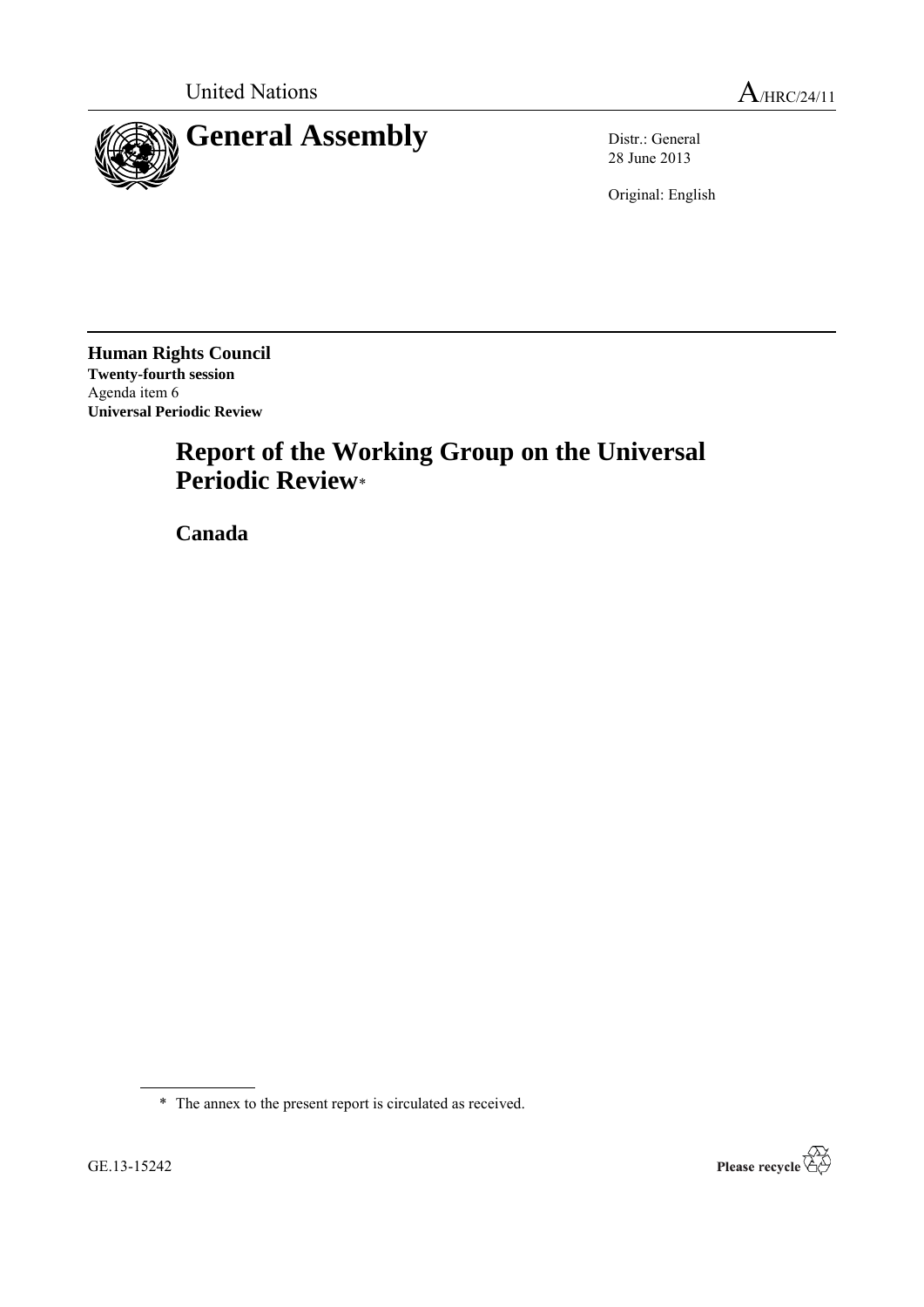### **A/HRC/24/11**

# Contents

|       |    | Paragraphs | Page           |
|-------|----|------------|----------------|
|       |    | $1 - 4$    | 3              |
|       |    | $5 - 127$  | $\mathbf{3}$   |
|       | A. | $5 - 13$   | 3              |
|       | B. | $14 - 127$ | $\overline{4}$ |
| П     |    | 128-129    | 14             |
| Annex |    |            |                |
|       |    |            | 25             |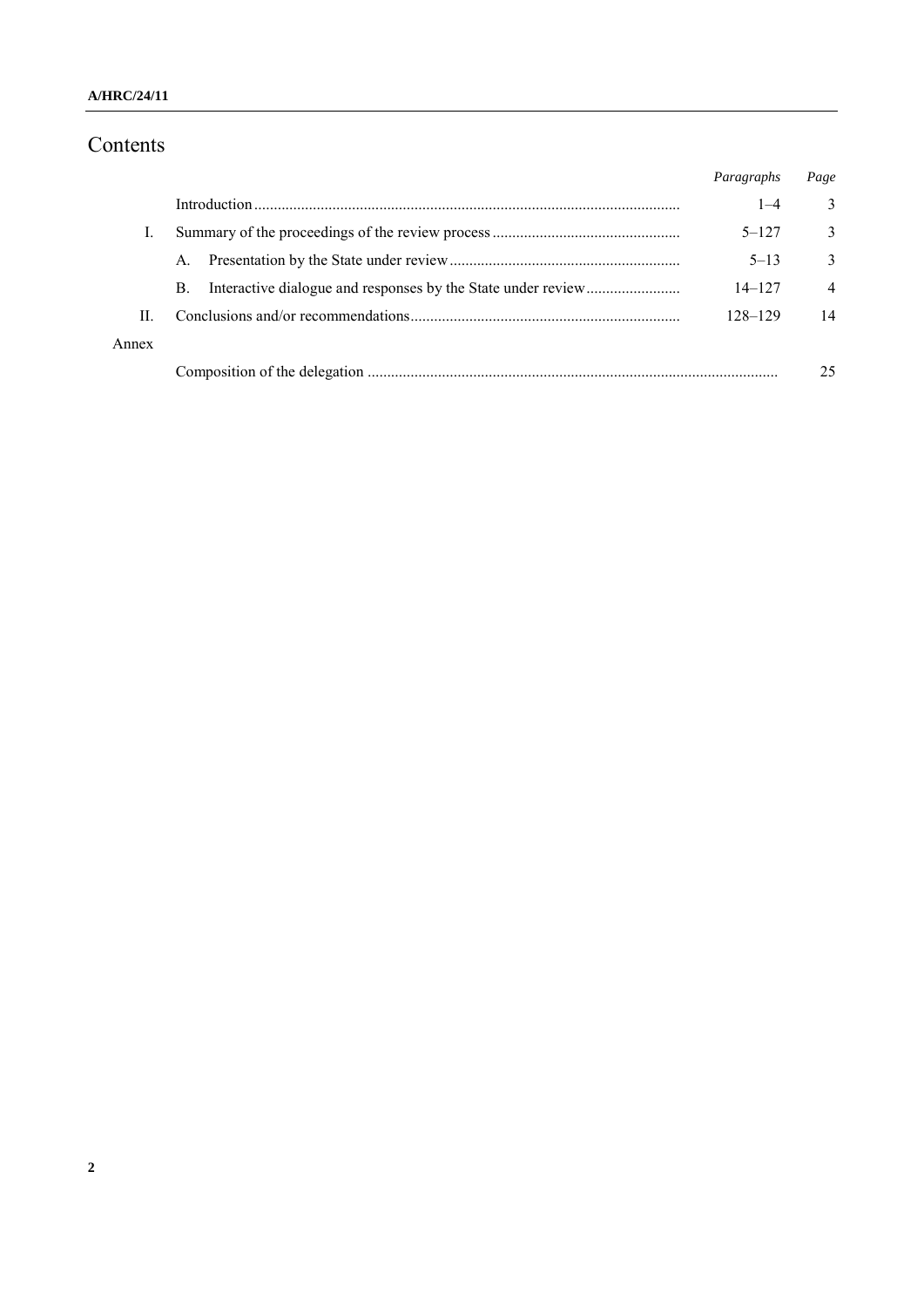# **Introduction**

1. The Working Group on the Universal Periodic Review (UPR), established in accordance with Human Rights Council resolution 5/1 of 18 June 2007, held its sixteenth session from 22 April to 3 May 2013. The review of Canada was held at the 9th meeting on 26 April 2013. The delegation of Canada was headed by H.E. Ms. Elissa Golberg, Ambassador and Permanent Representative of Canada to the United Nations at Geneva. At its 13th meeting held on 30 April 2013, the Working Group adopted the report on Canada.

2. On 14 January 2013, the Human Rights Council selected the following group of rapporteurs (troika) to facilitate the review of Canada: Brazil, Ireland and the Philippines.

3. In accordance with paragraph 15 of the annex to Human Rights Council resolution 5/1 and paragraph 5 of the annex to resolution 16/21, the following documents were issued for the review of Canada:

(a) A national report submitted/written presentation made in accordance with paragraph 15 (a) (A/HRC/WG.6/16/CAN/1);

A compilation prepared by the Office of the United Nations High Commissioner for Human Rights (OHCHR) in accordance with paragraph 15 (b) (A/HRC/WG.6/16/CAN/2 and Corr.1);

(c) A summary prepared by OHCHR in accordance with paragraph 15 (c) (A/HRC/WG.6/16/CAN/3).

4. A list of questions prepared in advance by the Czech Republic, Estonia, Liechtenstein, Mexico, Montenegro, the Netherlands, Slovenia, Sweden and the United Kingdom of Great Britain and Northern Ireland was transmitted to Canada through the troika. These questions are available on the UPR extranet.

# **I. Summary of the proceedings of the review process**

#### **A. Presentation by the State under review**

5. The head of Canada's delegation, Ms. Elissa Golberg, provided a general overview of human rights in Canada, and more detail on five significant areas: relationship with Aboriginal peoples; violence against women and children; Canada's social protection framework; immigration and refugee protection; and national security and public safety.

6. Human rights are protected by constitutional and legislative measures, and advanced through policies and programmes. All levels of government cooperate to ensure protections are in place across the country. Where Canadians consider themselves to be subject to a rights violation, avenues for redress are well established and openly accessible.

7. She outlined some developments since the last universal periodic review, reporting that Canada ratified the Convention on the Rights of Persons with Disabilities (CRPD) in 2010.

8. Efforts to strengthen the relationship between Aboriginal peoples and other Canadians are fundamental to reconciliation and to paving the way for the full participation of Aboriginal people in the social, economic and cultural prosperity of Canada.

9. Equality between men and women is central to Canada's foreign and domestic policies. The rights of women and girls are firmly entrenched in Canada's Constitution and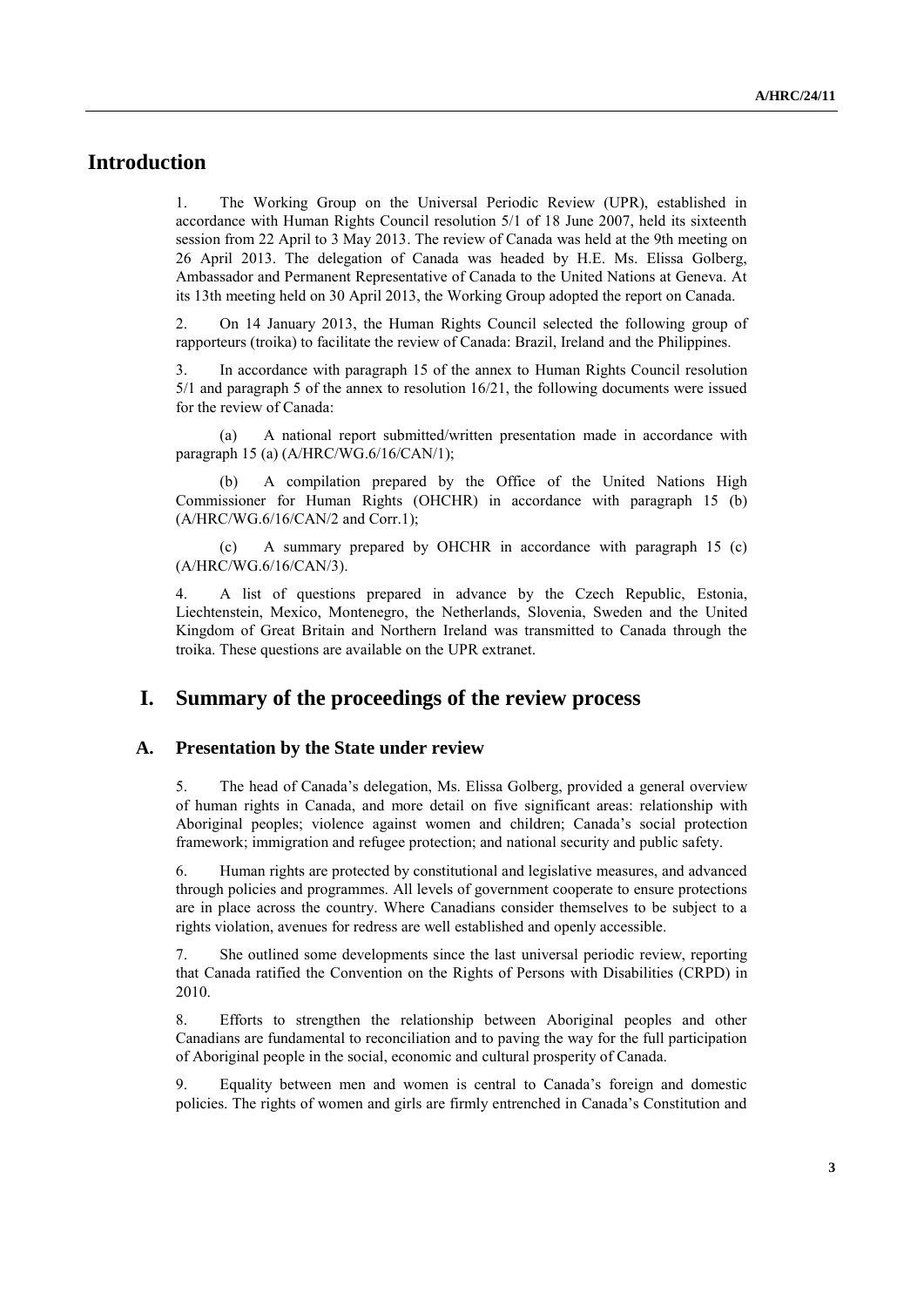Canada is committed to improving their lives, particularly ending all forms of violence against women.

10. Canada's approach includes a combination of responses to prevent and reduce violence against women and children; provide health and social assistance to those affected by it; and hold the perpetrators accountable. Addressing violence against Aboriginal women and girls is an important priority and Canada continues to take concrete steps to address this complex issue.

11. Canada continues to strengthen its comprehensive social protection framework and advance social innovation so that all individuals and communities can reach their full potential. Addressing disparity focuses on providing individuals with the opportunity to achieve independence and find long-term solutions through appropriate employment, income, housing, education and health supports.

12. Canada`s generous system provides asylum to persons in need of international protection. Persons that obtain the status of refugees can become permanent residents and apply for Canadian citizenship. A network of assistance and religious organizations assists their integration.

13. Canada's police, correctional services and institutions responsible for national security and public safety are firmly committed to ensuring safety with due respect for human rights. Oversight is available to ensure that public security activities are in line with national and international obligations, and redress is available for upheld complaints. Canada believes that public outreach awareness and the active participation of all its citizens on national security issues, are important.

#### **B. Interactive dialogue and responses by the State under review**

14. During the interactive dialogue, 82 delegations made statements. Recommendations made during the dialogue are to be found in section II of the present report.

15. Chad noted that the national report followed up on the recommendations accepted during the first universal periodic review and that it was concerted at the federal and provincial level as well as with civil society and indigenous peoples. Chad made a recommendation.

16. Chile congratulated the Canadian efforts to eliminate violence against women and the ratification of CRPD. Chile asked whether Canada would accept a visit requested by the Special Rapporteur on the rights of indigenous peoples. Chile made recommendations.

17. China was concerned about prevailing racial discrimination and severe poverty among minorities. It noted the poor conditions of indigenous people in health, education and employment, violence against indigenous women and children, and the violations to land rights. China made recommendations.

18. The United States of America praised the National Action Plan to Combat Human Trafficking. It remained concerned about the levels of poverty, violence and discrimination that Aboriginal women and children face. It made recommendations.

19. Côte d'Ivoire recognized the efforts undertaken to address recommendations related to indigenous peoples, though there was still space for improvement. It noted Canada's positive role in combating violence against women. Côte d'Ivoire made recommendations.

20. Cuba highlighted the measures taken in the areas of education, gender equality, persons with disabilities and the elderly. It noted that indigenous peoples continued to suffer disadvantages. It also mentioned the persistence of racism. Cuba made recommendations.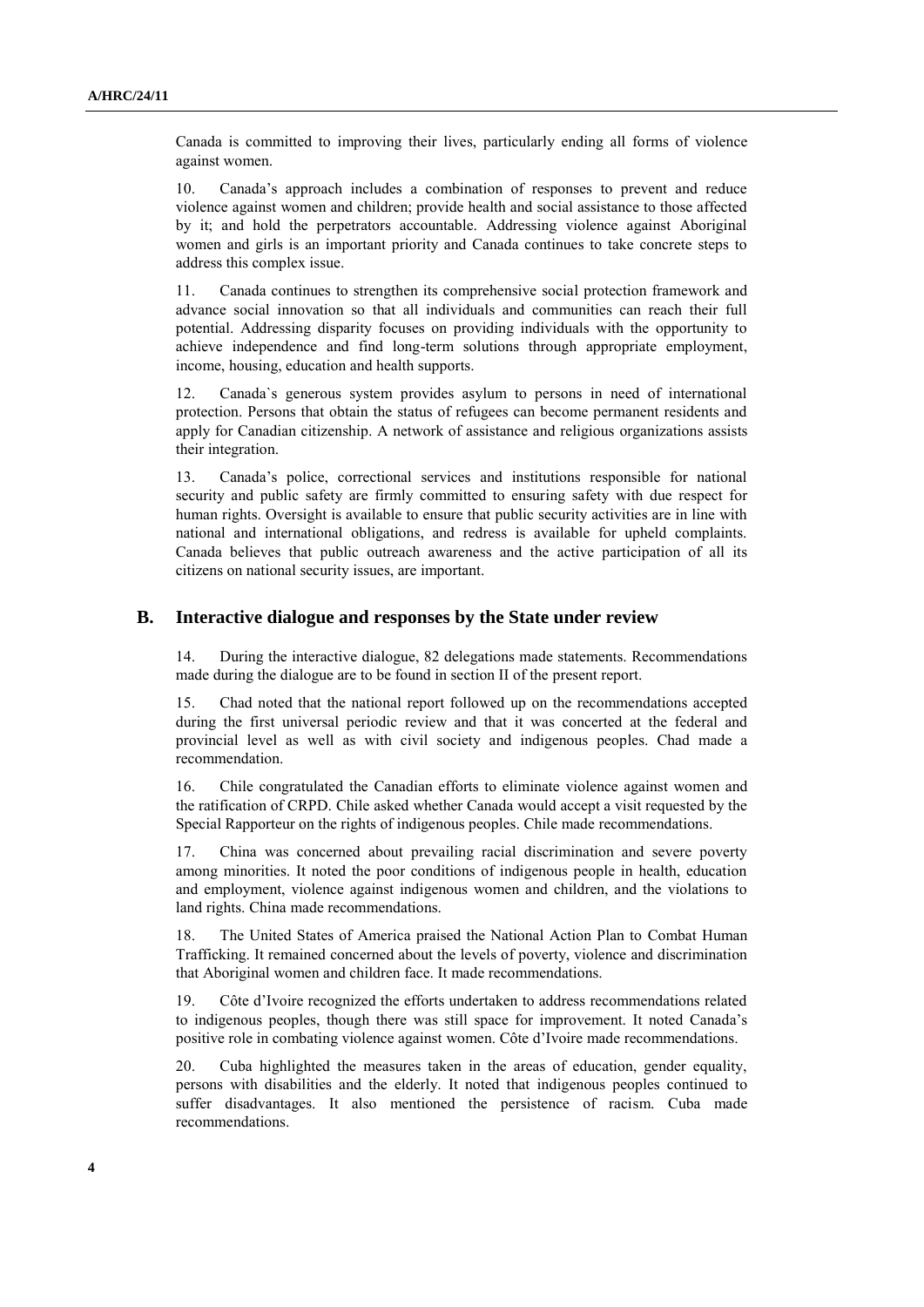21. Spain commended Canada's efforts since the last universal periodic review to improve the situation of indigenous peoples, including in the area of access to water and sanitation, though some needs still required to be covered. Spain made recommendations.

22. The Czech Republic encouraged Canada to widely publish the outcome of this universal periodic review and to regularly consult with civil society on its outcomes. It made a recommendation.

23. The Democratic People's Republic of Korea expressed concerns regarding violations of the rights to peaceful assembly and freedom of expression, torture, racial discrimination and xenophobia. It noted the overincarceration of Aborigines, Afro-Canadians and ethnic minorities. It made recommendations.

24. Djibouti noted the enhancement of the Canadian legal and institutional human rights framework since the first universal periodic review through the domestication of international instruments, and the implementation of international commitments through the ratification of treaties. Djibouti made recommendations.

25. Ecuador thanked the delegation for the presentation of the second national report of Canada. Ecuador made recommendations.

26. Egypt expressed concern about racial profiling by law-enforcement officials and racial discrimination in employment. It urged Canada to recommit to a national anti-racism strategy and to participate in events addressing implementation of the Durban Declaration and Programme of Action. Egypt made recommendations.

27. Estonia noted progress in several human rights areas. It encouraged full implementation of the United Nations Declaration on the Rights of Indigenous Peoples (UNDRIP). Estonia believed that more could be done to eliminate all forms of violence against Aboriginal women and children. It made recommendations.

28. Finland asked how Canada was addressing the multiple discrimination faced by Aboriginal women and girls in all sectors of society, including education, employment and health services. Finland made recommendations.

29. Canada indicated that it was now seeking to arrange a visit by the Special Rapporteur on the rights of indigenous peoples.

30. Canada recognized that historic wrongs have strained the relationship with Aboriginal peoples. Canada is committed to reconciliation and a renewed relationship. Progress is being made in settling land claims and supporting self-government. Canada believes that increased participation by Aboriginal people in the labour market can improve their socioeconomic conditions, particularly young people. A large number of economic development projects are being implemented in or near Aboriginal communities.

31. To tackle poverty, Canada has an income assistance programme to help meet the basic needs of over 160,000 First Nations recipients, primarily living on reserves. Economic development is key to improving the lives and self-sufficiency of Aboriginal people and communities.

32. Canada noted several legislative measures to better protect the most vulnerable Aboriginal people and to ensure that they do not face discrimination, including: the Gender Equity in Indian Registration Act; an amendment to the Canadian Human Rights Act to extend real human rights protection to all members of First Nations communities; and the proposed Family Homes on Reserves and Matrimonial Interests or Rights Act, which seeks to provide basic rights and protection to individuals on reserves regarding the family home and other matrimonial interests or rights.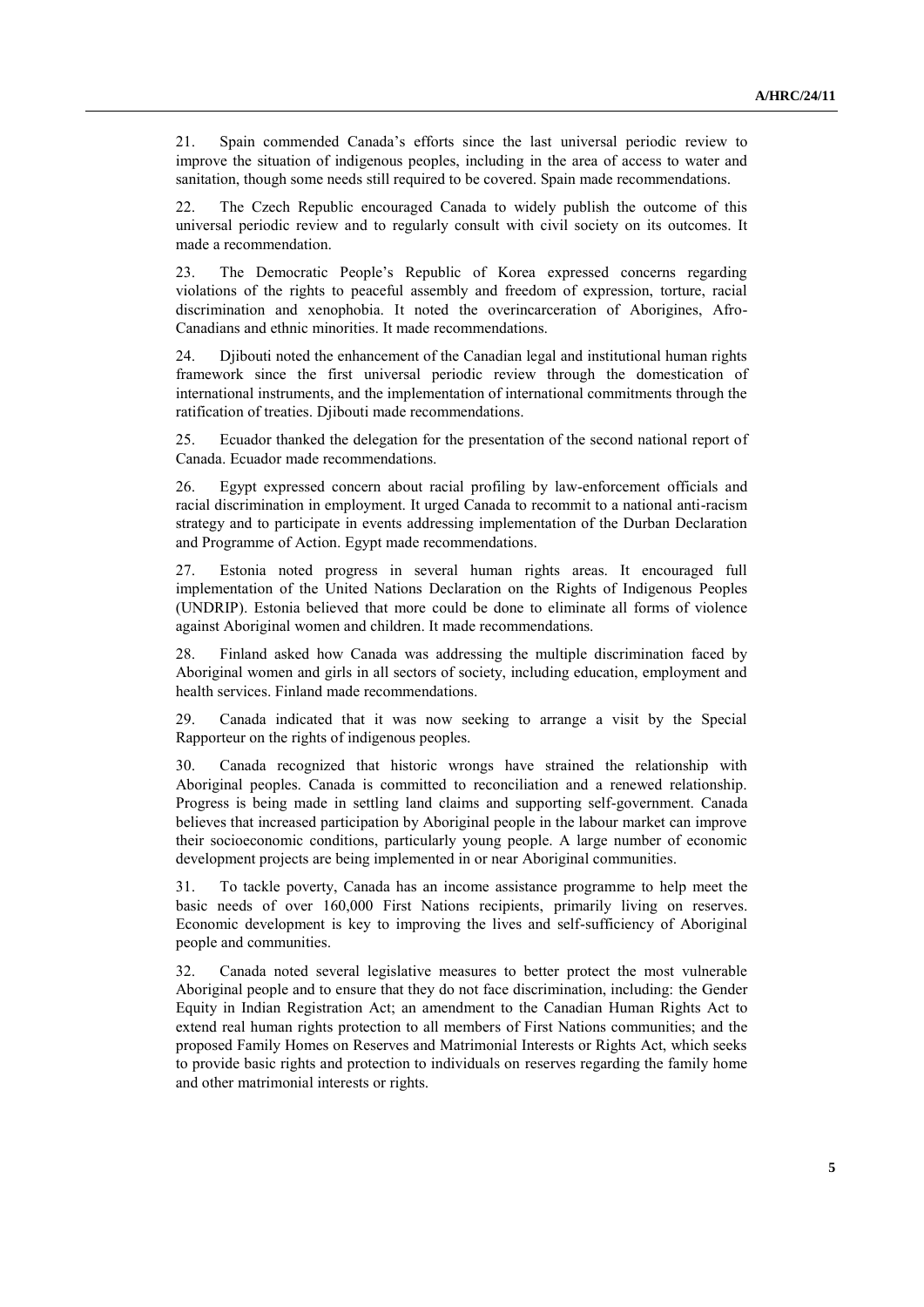33. Canada also referred to a proposed bill to ensure access to safe drinking water for First Nations, effective treatment of waste water and the protection of sources of water on First Nations lands.

34. Canada noted that improving outcomes for Aboriginal students is a shared responsibility of governments, communities, educators, families and children. The Government has worked on a number of tripartite agreements to support First Nations education reform.

35. Since Canada's first universal periodic review, there have been a number of actions to protect communities and ensure the safety of women and girls. These include: the strengthening of criminal law responses and penalties for violent crimes; providing police, prosecutors and the courts with enhanced measures to more effectively manage the threat posed by individuals who are at very high risk of reoffending; legislative measures to raise the age of sexual consent from 14 to 16 years to protect all young people, and particularly girls, from sexual exploitation by adult predators. A further measure is acting to prevent and address trafficking in persons and related forms of exploitation.

36. Deeply concerned about the number of missing and murdered Aboriginal women and girls, Canada is taking concrete actions to achieve real and lasting change. Among other actions, in 2010 the Government announced measures and funding for a seven-point strategy, aimed at improving the response of the law enforcement and justice systems.

37. France recognized the international commitment of Canada in the area of human rights. France asked whether Canada contemplated undertaking measures in favour of its citizens condemned to death, regardless of where they had been convicted. France made recommendations.

38. Gabon encouraged Canada to continue reinforcing relations with Aboriginal peoples and to pursue initiatives to fight racial discrimination. Gabon made a recommendation.

39. Germany appreciated ratification of CRPD and the endorsement of UNDRIP and encouraged its implementation. Germany was concerned about reports of violence against indigenous women and encouraged the State party to strengthen its efforts. It made recommendations.

40. Guatemala saluted the 2012 action plan against trafficking in persons, including the establishment of the first integrated team of agents against trafficking. It also noted the police's bias-free policy that bans racial profiling. Guatemala made a recommendation.

41. The Holy See congratulated Canada for its human rights trajectory. It welcomed the 2009 change in the immigration system to favour the integration of immigrants and facilitate their participation in economic and social life. The Holy See made recommendations.

42. Honduras noted efforts to improve the conditions of indigenous peoples. The official apology for the suffering caused by the transfer of Inuit families in the 1950s was an example. However, there were still issues to be resolved. Honduras made recommendations.

43. Hungary commended the ratification of CRPD. It referred to criticism by civil society of the implementation of the 2002 Anti-terrorism Act and Public Safety Act and the impending implementation of the Balanced Refugee Reform Act and asked about this legislation. Hungary made recommendations.

44. Iceland asked about Canada's plans to develop a strategy to end violence against Aboriginal women and girls. It commended measures to strengthen legislation and programmes regarding prohibition of commercial sexual exploitation of children including law reform initiatives. Iceland made recommendations.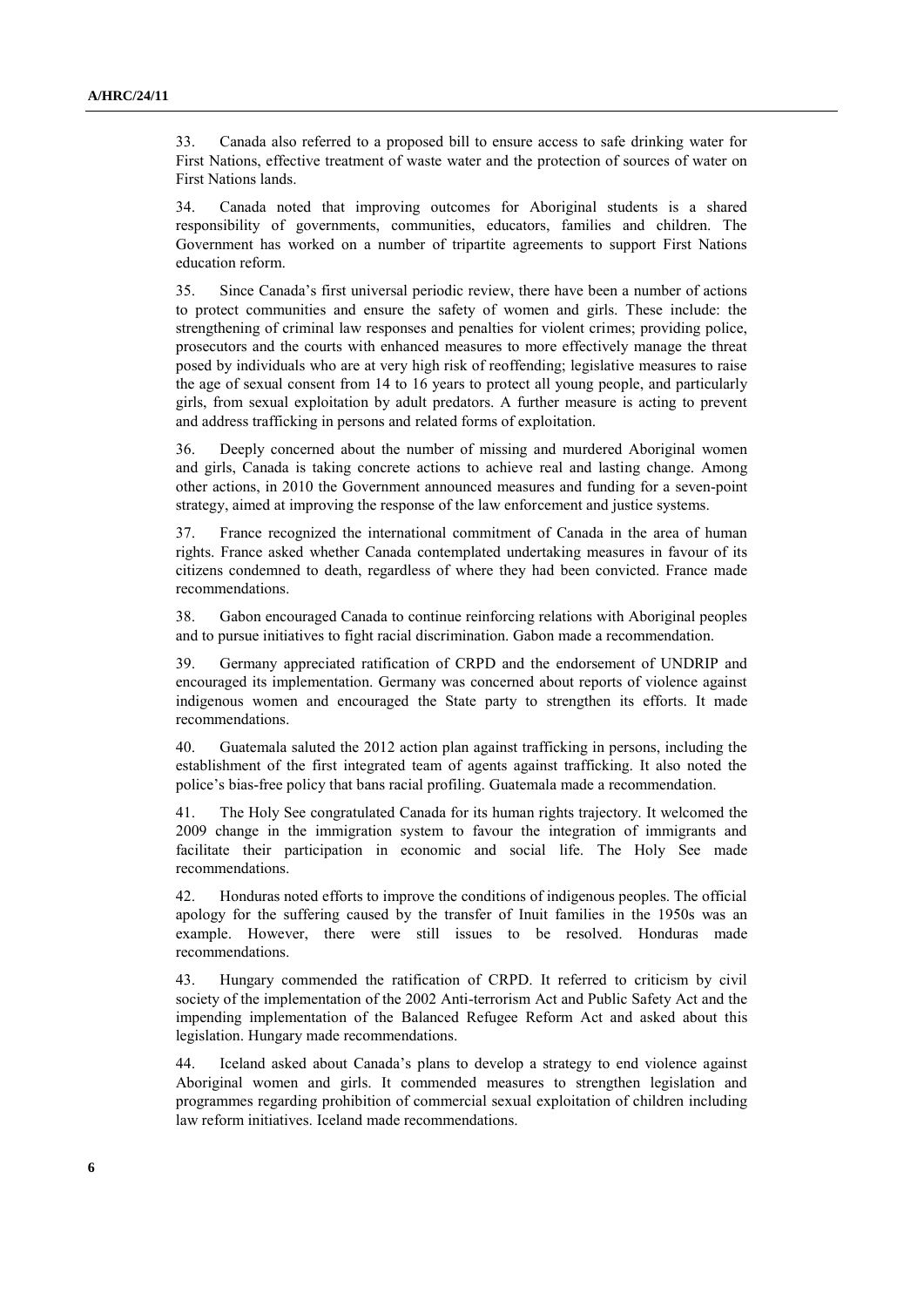45. India referred to the Committee on the Rights of the Child's concerns on disparities in access to services by all children and the lack of prevention of child sexual exploitation. It noted concerns about violence affecting indigenous women. It asked if, in relation to the Committee on the Elimination of Racial Discrimination's concerns about Bill-C4, the provisions of mandatory detention have been repealed or modified. India made recommendations.

46. Indonesia appreciated the various measures to strengthen the relationship with the Aboriginal people. It however, indicated that it shared the concern about the high rates of incarceration of and violence to Aboriginal people, in particular women and girls, as well as the alleged inadequate response of the authorities. Indonesia made recommendations.

47. The Islamic Republic of Iran referred to child sexual exploitation and trafficking, the right to food, discriminatory laws against indigenous peoples and minority groups, including Muslim Arab and African communities. It expressed concern at the refusal of Canada to criminalize and punish acts of racist violence. It made recommendations.

48. Ireland urged the implementation of Canada's 2012 National Action Plan to Combat Human Trafficking and to pay attention to all human rights issues of Aboriginal peoples. It noted that educational, economic and social development issues represent a continuing challenge. It made recommendations.

49. Italy applauded Canada's outstanding commitment to the promotion and protection of human rights and welcomed progress in the implementation of the Convention on the Elimination of All Forms of Discrimination against Women and International Labour Organization (ILO) Convention No. 29. It asked if Canada upholds its opinion that a specific criminal offence of domestic violence does not have any added value; and whether Canada intends to ratify ILO Conventions Nos. 98 and 138. Italy made a recommendation.

50. Japan inquired about Canada's assessment of violence against Aboriginal women, the realization of the right to health among Aboriginal peoples, measures meant to improve the situation, and challenges identified/steps taken to meet CRPD obligations. Japan made a recommendation.

51. Jordan commended Canada for advancing the agenda of human rights at national and international level and for its ongoing efforts to combat racial discrimination through a combination of legislative, policy and education awareness. Jordan made recommendations.

52. Malaysia noted challenges with regard to the national homelessness programme and the prevention of racially motivated acts against Muslim, indigenous and minority communities. Malaysia made recommendations.

53. Canada is committed to eliminating racism and addressing discrimination facing Canada's diverse racial, ethnic, cultural and religious communities. Canada's multicultural society is based on intercultural understanding, shared citizenship, engagement and inclusion. Canada has a strong legal and policy framework to combat racism and discrimination and it condemns racially and religiously motivated crimes and violence.

54. Racial profiling is not used or condoned in Canada. Public safety organizations are guided by very clear policies that speak out against discrimination or profiling. Training for officials is provided. They also perform community outreach and are committed to investigating and responding to any concerns or complaints that deal with racial profiling.

55. On poverty, homelessness and access to social services, Canada has adopted a collaborative approach to social protection. The provinces and territories have primary responsibility for delivering services. Canada, however, recognizes that certain vulnerable groups face barriers to employment. The Government, in cooperation with provinces and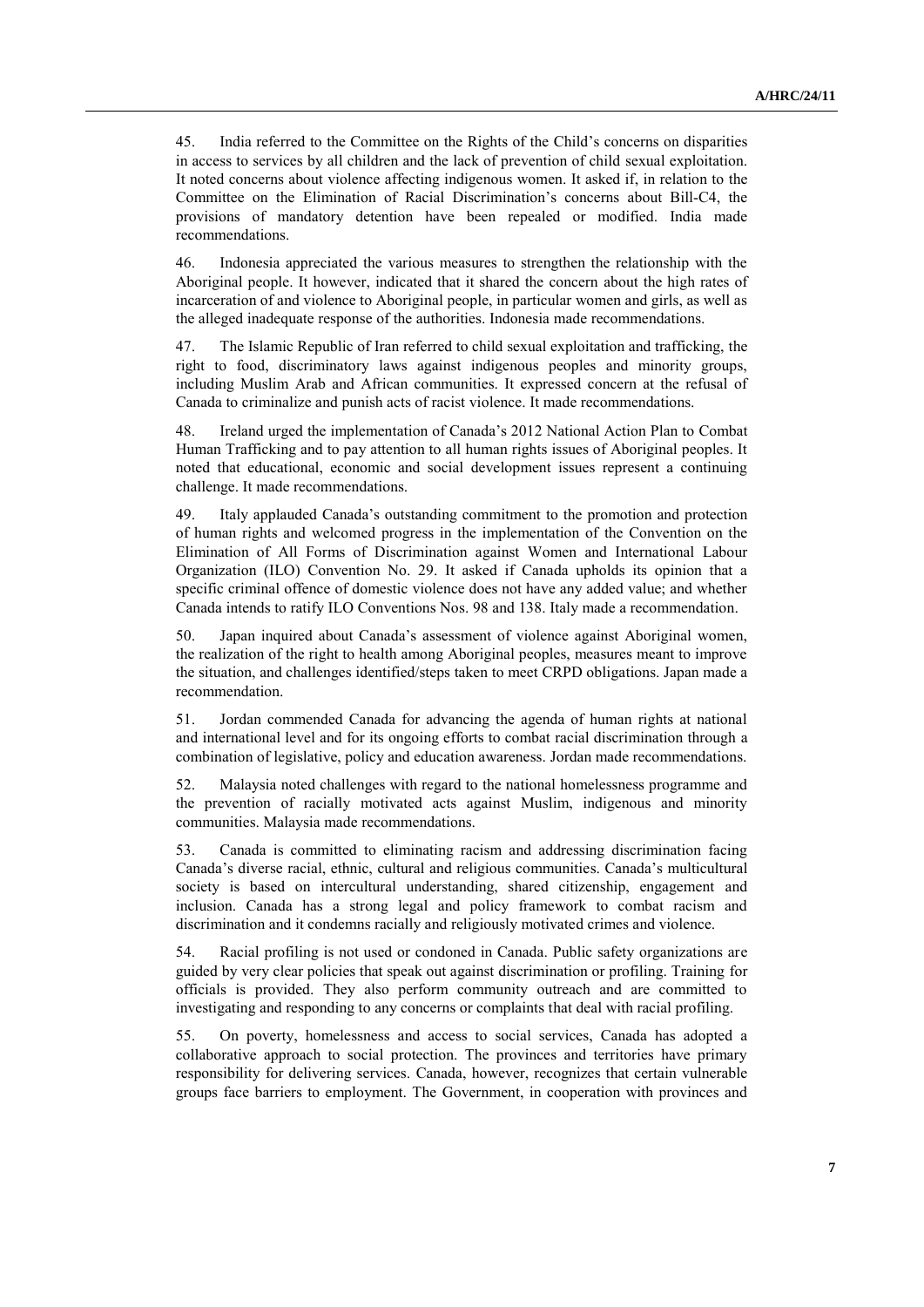territories, has a broad range of supports in education, employment, health, housing and income support, to address these barriers.

56. In 2002, Quebec adopted a law to address poverty and social exclusion. Implementation is guided by multi-year action plans and advised by a standing Advisory Committee including representatives of civil society which works with the populations concerned. Twenty-five per cent of poverty-related funding has been directed to children. Achievements in Quebec include a decreasing rate of the overall population dependent on social welfare from 8.4 per cent in 2002 to 6.9 per cent in 2012, the increase in the minimum wage by 41 per cent since 2002 and the full indexation of social benefits.

57. Mexico praised the Canadian endorsement of UNDRIP. It considered that it was necessary to strengthen efforts to combat violence against indigenous women and domestic violence. Mexico made recommendations.

58. Montenegro praised ratification of the Protocol to Prevent, Suppress and Punish Trafficking in Persons, Especially Women and Children, supplementing the United Nations Convention against Transnational Organized Crime, and CRPD. It asked about plans to advance the inclusion of children with disabilities into general educational institutions and regulations addressing racist violence. Montenegro made recommendations.

59. Morocco encouraged Canada to adopt further measures to protect the linguistic rights of minority groups and to combat discrimination in education. It welcomed programmes targeting indigenous peoples and noted measures taken to prevent the exploitation of migrant workers. Morocco made recommendations.

60. Namibia praised Canada's social security policies, promotion of multiculturalism, integration of immigrants and social cohesion, but expressed concern for quality of life of Aboriginal peoples, First Nations, Metis and Inuit. Namibia made recommendations.

61. The Netherlands praised Canada's detailed explanations of the human rights situation in Canada, its national legislation and foreign policy. It made recommendations.

62. New Zealand welcomed confirmation that addressing violence against Aboriginal women remains a priority. It asked about steps taken since the last universal periodic review to further the ratification of the Optional Protocol to the Convention against Torture (OPCAT). New Zealand made recommendations.

63. Nicaragua commended the 2011 joint action plan between the Government and First Nations. It encouraged Canada to pursue participation of indigenous peoples in the social and economic life of the country. Nicaragua made a recommendation.

64. Norway acknowledged Canada's efforts towards human rights since its last UPR. It noted high levels of violence against Aboriginal women and commended the appointment of a parliamentary committee to investigate the issue. Norway made recommendations.

65. Pakistan raised the issues of racial discrimination in earnings, lack of legislation criminalizing racist violence, need for criminal procedures for terrorism suspects, and the targeting of Muslim and Arab communities for harassment and profiling. Pakistan made recommendations.

66. Paraguay noted the progress achieved in the follow-up to the UPR first cycle's recommendations, in particular in combating discrimination against indigenous peoples, violence against women and children, and measures in favour of the elderly and persons with disabilities. Paraguay made a recommendation.

67. Peru acknowledged the ratification of CRPD, the endorsement of UNDRIP and the adoption in 2012 of a plan to combat trafficking in persons. Peru made recommendations.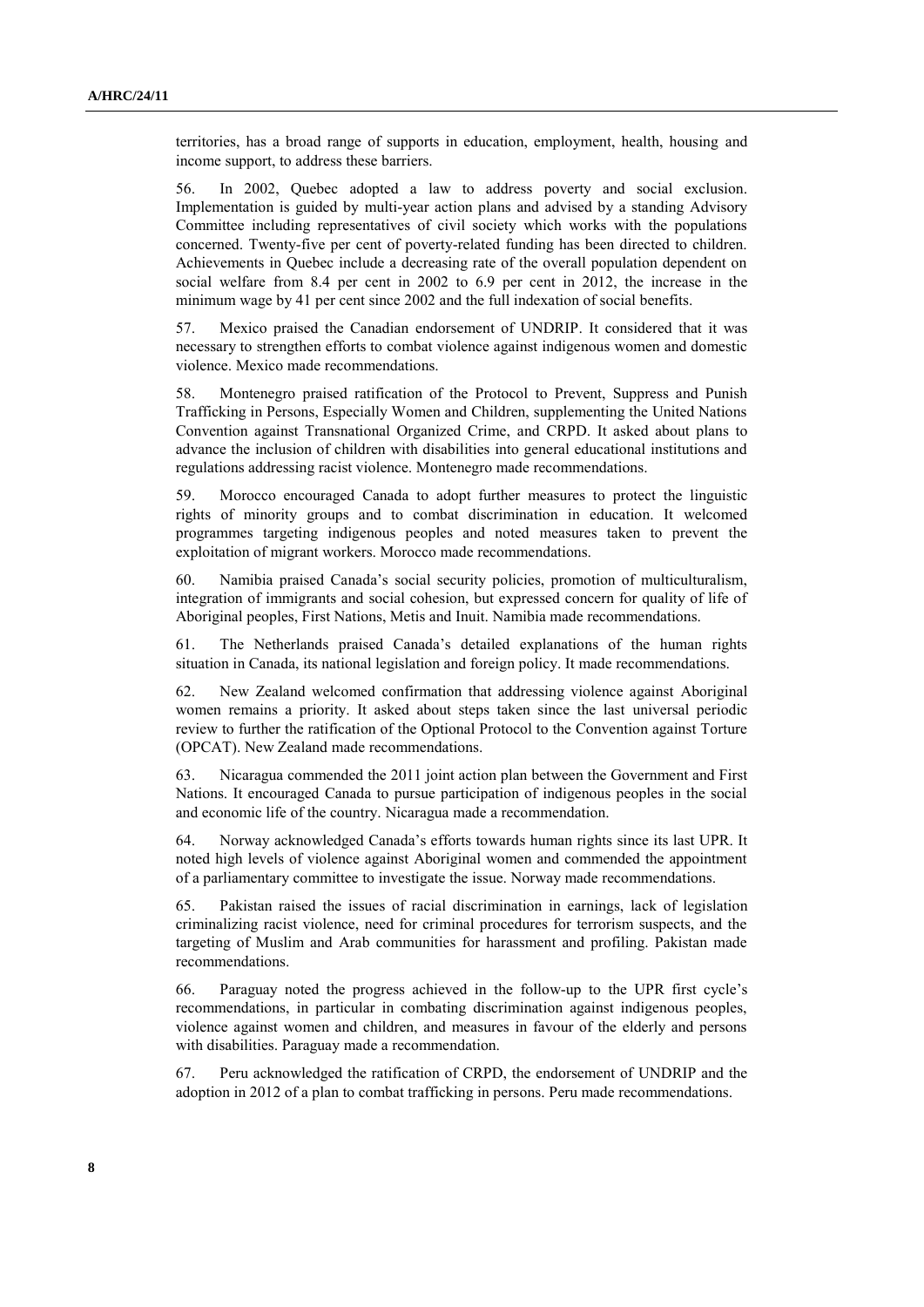68. Portugal commended Canada for its commitment to human rights, values of freedom and democracy. It noted that some United Nations treaty bodies remained concerned that their recommendations were not being implemented. Portugal made recommendations.

69. Qatar commended Canada for improving the quality of education and health services and for its policies and legislation to protect human rights particularly the rights of persons with disabilities. It commended Canada's establishment of a working group to provide job opportunities to persons with disabilities.

70. The Republic of Korea welcomed efforts to promote freedom of religion, including the creation of the Office of Religious Freedom, measures to fight human trafficking and measures to resolve questions related to Aboriginals. It made a recommendation.

71. The Republic of Moldova noted the efforts to combat trafficking in persons and sexual exploitation of children, including the adoption in 2012 of a national plan against trafficking and the Manitoba Strategy Responding to Children and Youth at Risk of, or Survivors of, Sexual Exploitation. It made recommendations.

72. Romania commended Canada for its consultations with civil society and expressed appreciation for the presentation of the national report. Romania made recommendations.

73. Canada is still considering OPCAT adherence, providing information on oversight of conditions in places of detention, allowing for access to recourse by independent panels and through the courts.

74. On peaceful assembly and policing, Canada noted that it respects the freedom to protest, with an expectation that participants will do so peacefully and with respect. The Royal Canadian Mounted Police routinely reaches out to organizers before an event. When de-escalation is not successful, the force used to manage a situation is always the lowest possible. When balance is not attained in this regard, Canada has independent review processes.

75. On incarceration, Canada acknowledged that Aboriginal Canadians continue to be overrepresented as victims, offenders and inmates. Courts consider alternatives to imprisonment of Aboriginal offenders, consistent with considerations of public safety. Examples include community-based approaches to justice, sentencing alternatives, and family and civil mediation services.

76. Correctional services and institutions across the country have specific policies and programmes to address the specific needs of ethno-cultural minority offenders.

77. On torture, Canada underscored that its obligations under article 3 are incorporated into Canadian law. Non-Canadians facing risks can also be seen as persons in need of protection and can apply to stay in Canada, and can stay their return to their country of origin if they are deemed to face serious risks following their removal.

78. Canada has a generous refugee system that provides a safe haven for those in need of protection, and a network of services to facilitate their integration. Some new developments have increased Canada's ability to provide protection quickly to those in need: (a) accelerating timelines for determining an asylum claim to provide protection faster to those in need; and (b) designating countries of origin for priority processing. Canada reported that it had established a new refugee appeal division for eligible claims.

79. In conformity with the 1951 Convention relating to the Status of Refugees and the Canadian Charter of Rights and Freedoms, all asylum claimants receive a fair hearing to assess their claim on the basis of its merits before an independent semi-judicial tribunal (Immigration and Refugee Board), regardless of how or from where they arrived, exceeding the requirement of the Convention. Under this system, asylum claimants can have a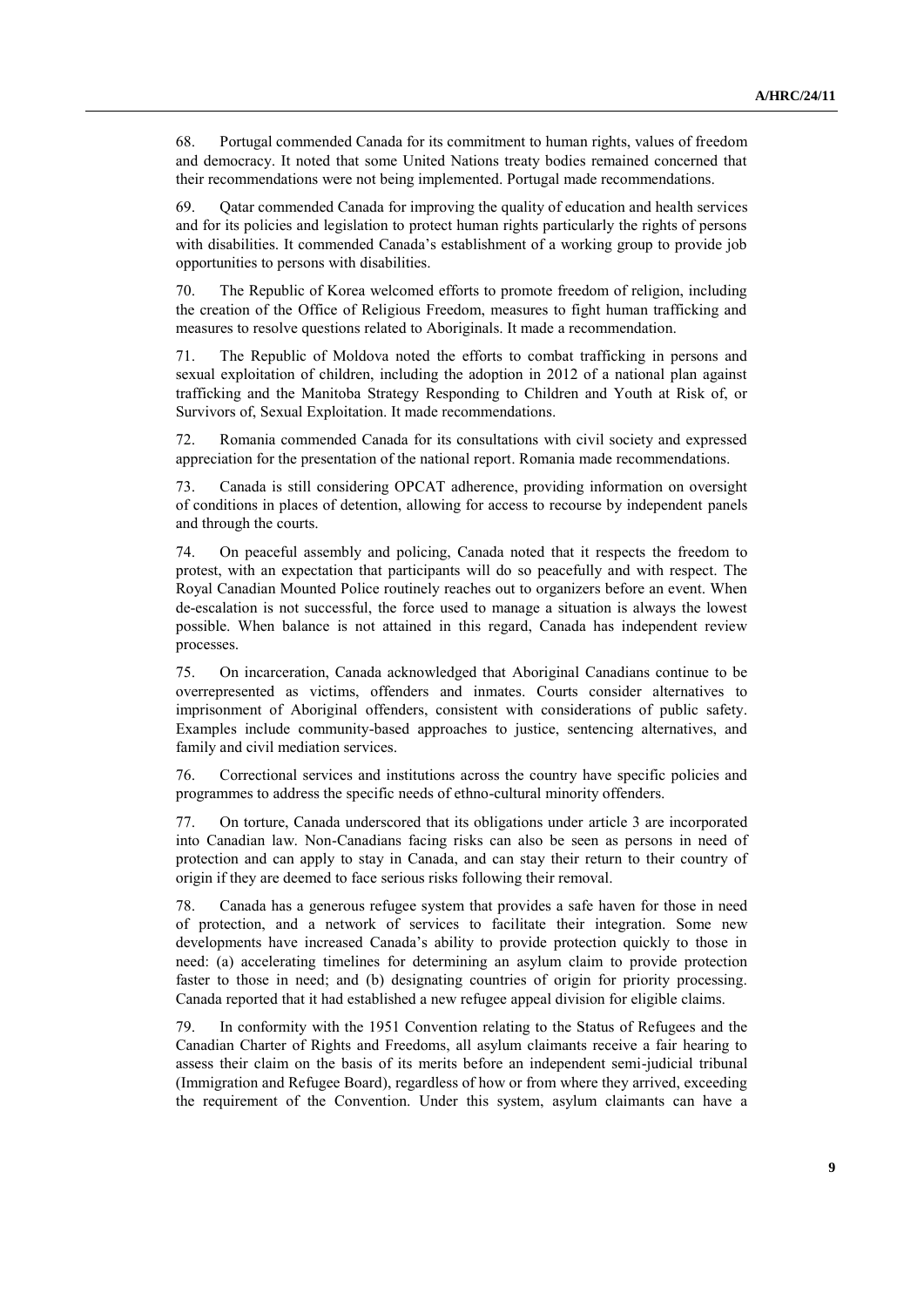representative with them throughout the process. Canada has recently announced funding to renew its support for legal aid.

80. Canada has not ratified the International Convention on the Protection of the Rights of All Migrant Workers and Members of their Families but fully supports its aims. Canada takes the promotion and protection of the human and labour rights of migrants seriously. Temporary foreign workers receive legal protection, including with respect to labour laws, in accordance with provincial, territorial and federal regimes.

81. The Russian Federation raised concerns about arbitrary detention and police illtreatment, funding cuts to women's rights organizations and lack of a homelessness and poverty strategy. It asked Canada to clarify the situation of a detained woman. It made recommendations.

82. Senegal commended the positive developments occurred since the first universal periodic review, notably those in favour of indigenous peoples, the elderly and persons with disabilities. It also praised the actions to combat violence against women and children. Senegal made recommendations.

83. Sierra Leone noted that Canada had widely disseminated the outcome of the first universal periodic review. It also addressed issues raised then, such as the rights of indigenous peoples and the protection of women and children from trafficking. Sierra Leone made recommendations.

84. Slovakia welcomed, inter alia, the ratification of CRPD in 2010. It appreciated the regular contributions made by Canada to the OHCHR budget, including to the United Nations Voluntary Fund for Victims of Torture. It made recommendations.

85. Slovenia welcomed efforts to address violence against women, but noted special rapporteur and treaty body reports of continuing widespread violence against indigenous women. Slovenia made a recommendation.

86. Cyprus praised Canada's commitment to human rights and encouraged Canada to continue working with civil society, Aboriginal peoples and the private sector. It was encouraged by Canada's pledge to combat all forms of violence against women. Cyprus made a recommendation.

87. Sri Lanka welcomed efforts to promote social inclusion, intercultural understanding and equality. It remained concerned over unequal treatment of people of colour, including Asian-Canadian and African-Canadian communities. It noted problems faced by immigrant skilled workers in finding suitable employment on par with their qualifications. Sri Lanka made recommendations.

88. The Sudan referred to Canada's treatment of special procedures mandate holders. It noted that some officials had stated that United Nations experts and UPR should not examine the human rights record of Canada and should focus on other countries which face more serious and flagrant problems. The Sudan made recommendations.

89. Sweden appreciated efforts to fight violence against women but noted reports on violence against indigenous women. It referred to criticisms of Canada's refugee legislation and asked about measures being taken to ensure that the Convention relating to the Status of Refugees is respected. Sweden made a recommendation.

90. Switzerland recalled that Canada had not yet ratified OPCAT even though it had accepted all recommendations regarding this during the first universal periodic review. It asked about the perspectives of a prompt ratification. Switzerland made recommendations.

91. Thailand welcomed efforts to combat human trafficking. It remained concerned about reports of lack of prevention of child sexual exploitation, violence and disparities in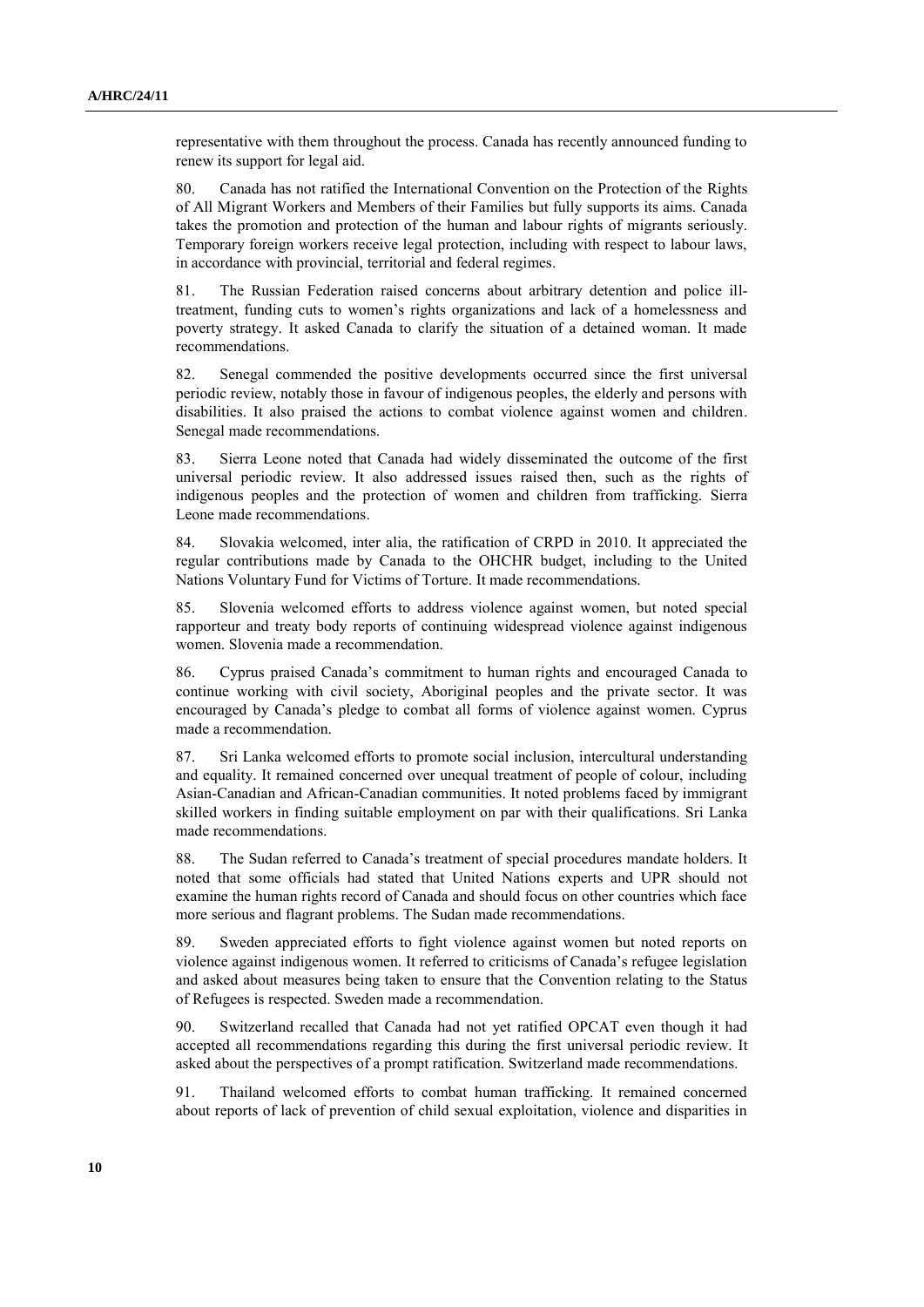access to services and quality of education for all children, especially to minority and marginalized groups. It made recommendations.

92. The former Yugoslav Republic of Macedonia asked about measures undertaken to implement the recommendations of the Independent Expert on minority issues concerning the representation of minorities in political structures and institutions. It made a recommendation.

93. Togo noted that Canada had accepted 54 recommendations and had undertaken nine voluntary commitments. It highlighted the polyvalent approach followed by Canada in favour of indigenous peoples. However, discrimination and violence against women and children persisted. Togo made recommendations.

94. Trinidad and Tobago referred to the human rights framework supported by the independent courts system and complementary laws, policies and programmes. It made recommendations.

95. Tunisia encouraged Canada to continue strengthening its legal framework through ratification of other international instruments and the implementation of treaty body recommendations. Tunisia made recommendations.

96. Turkey referred to Canada's support system, not only for refugees and the oppressed, but also for professionals, innovators and investors. It noted however, negative reports in the implementation of the rights of migrants, refugees, persons with disabilities, women and Aboriginal peoples. Turkey made recommendations.

97. The United Kingdom of Great Britain and Northern Ireland encouraged Canada to sign OPCAT. It referred to inequalities between Aboriginals and other Canadians; the divide in economic security and well-being, and the continued violence against Aboriginal women. The United Kingdom made recommendations.

98. Costa Rica was concerned about the possibility that minors victims of sexual exploitation could be brought to trial for offences regarding child prostitution. It asked why Canada had not ratified OPCAT, if it has independent national mechanisms for visits to detention facilities and given the active participation of Canada during the elaboration of this instrument. Costa Rica made a recommendation.

99. Uruguay highlighted measures to protect women and children from violence, penal reform, the 2012 action plan to combat trafficking, the institutional and legal responses to protect the most vulnerable and support provided to the elderly. Uruguay made recommendations.

100. Uzbekistan noted the concerns expressed by treaty bodies about the rights of Aboriginal people and national minorities and cases of violence against women and girls from Aboriginal communities, and excessive use of force by the police. Uzbekistan made recommendations.

101. Viet Nam commended Canada for its programmes to guarantee social inclusion, equality and tolerance. It noted, however, that discrimination based on gender, race and religion tended to rise in multiple forms, particularly against ethnic minorities and migrants. Viet Nam made a recommendation.

102. Afghanistan noted various initiatives to implement UPR recommendations, to improve the socioeconomic conditions of its citizens, especially First Nations and Aboriginal people, in areas such as health, education, housing, and protection of persons with disabilities; and promoting social inclusion and equality.

103. Algeria recalled that UPR demonstrated that no country was exempted from human rights problems. For instance, the Special Rapporteur on the promotion and protection of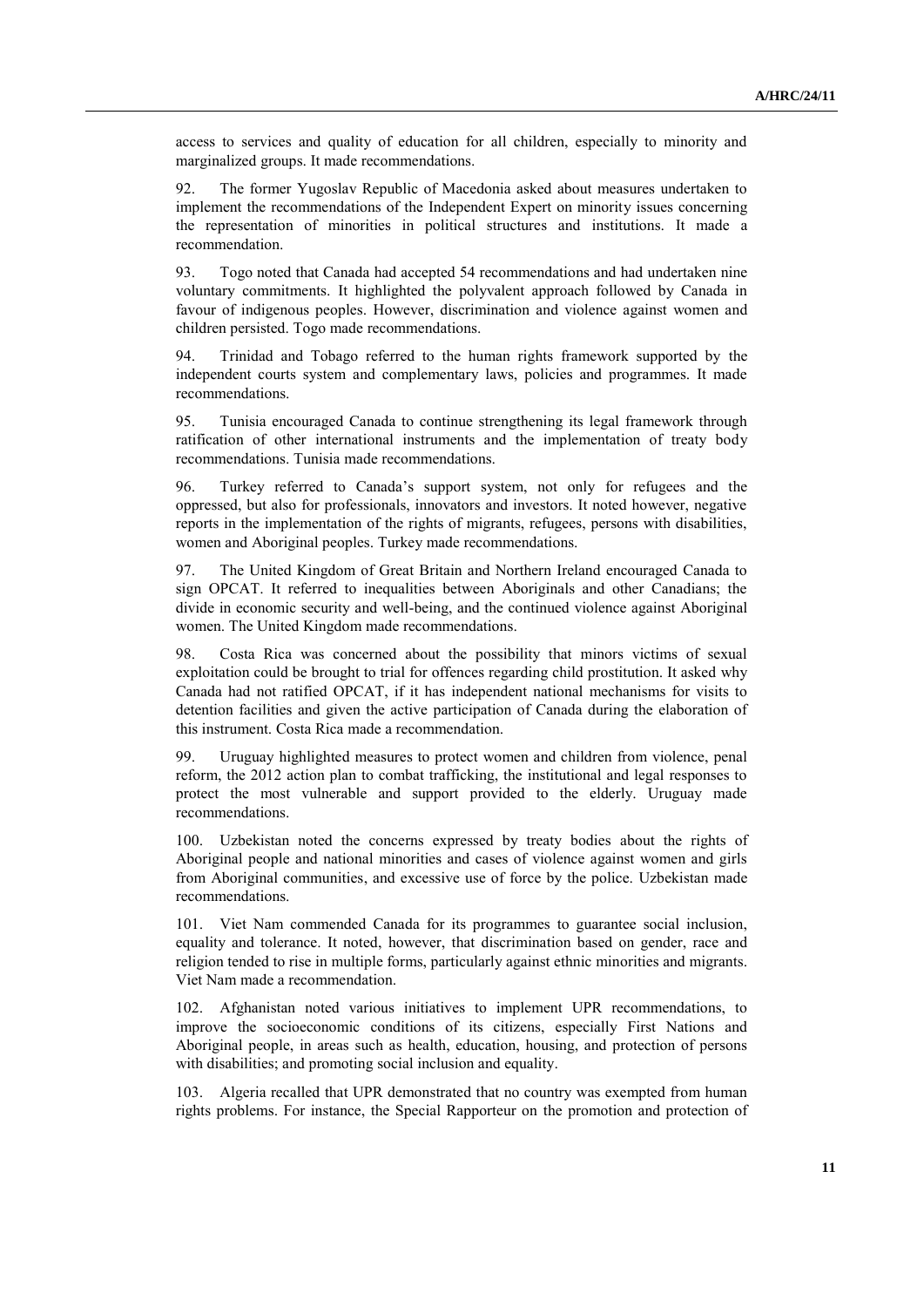the right to freedom of opinion and expression and others had expressed concern over restrictions to peaceful reunion. Algeria made recommendations.

104. Argentina acknowledged the establishment of the National Action Committee on Access to Justice in Civil and Family Matters. It also noted the initiative of communities that take into account the needs of the elderly. Argentina made recommendations.

105. Armenia noted that the Armenian community in Canada had been fully integrated and enjoyed the positive impact of multicultural policies. It recognized the commitment of Canada to eliminate impunity of crimes against humanity, including genocide. Armenia made a recommendation.

106. Australia commended Canada's commitment to human rights and welcomed the implementation of UPR recommendations, including on human trafficking and persons with disabilities. It welcomed initiatives to monitor violence against indigenous women but was concerned by shortcomings in data collection. Australia made recommendations.

107. Belarus noted a lack of cooperation with special procedures, excessive force against demonstrators, discrimination against migrants, overcrowding in corrective institutions and cruel treatment of inmates. Belarus made recommendations.

108. Benin praised Canada for consultations on the report, which encouraged discussion of human rights issues. It noted efforts for Aboriginal rights, territorial and land claims and education for Aboriginal children, but encouraged increased efforts to prevent violence against women and children.

109. Bosnia and Herzegovina asked Canada to detail measures taken in cases of missing or murdered Aboriginal women and girls in British Columbia. It also asked about employment insurance and efforts to tackle employment and income support for vulnerable groups.

110. Botswana praised Canada's commitments to human rights, the Canada-First Nations Joint Action Plan between the Government and the Assembly of First Nations, and empowerment and protection of vulnerable groups. Botswana made recommendations.

111. Brazil praised Canada's implementation of UPR recommendations. It encouraged legislation to fully apply the principle of non-refoulement. It was concerned by inadequate integration of the Convention on the Rights of the Child in the legal system, leaving gaps in protection for children. Brazil made recommendations.

112. Bulgaria praised Canada for implementing UPR recommendations. It welcomed Canada's prioritization of improvements to the situation of indigenous people. Bulgaria made recommendations.

113. Burkina Faso praised Canada for implementing UPR recommendations. It welcomed criminal legislation reforms, protection and integration of indigenous peoples, ratification of human rights instruments and steps against human trafficking. Burkina Faso made a recommendation.

114. Burundi observed that Canada was committed to strengthening its relations with indigenous peoples and to solving their land claims. It also noted efforts towards integration of citizens of diverse origins and against racial discrimination. Burundi made recommendations.

115. Cambodia noted efforts for promoting social inclusion and equality, combating racial discrimination and protecting women and children from violence. It welcomed Canada's CRPD ratification and its National Action Plan to Combat Human Trafficking. Cambodia made recommendations.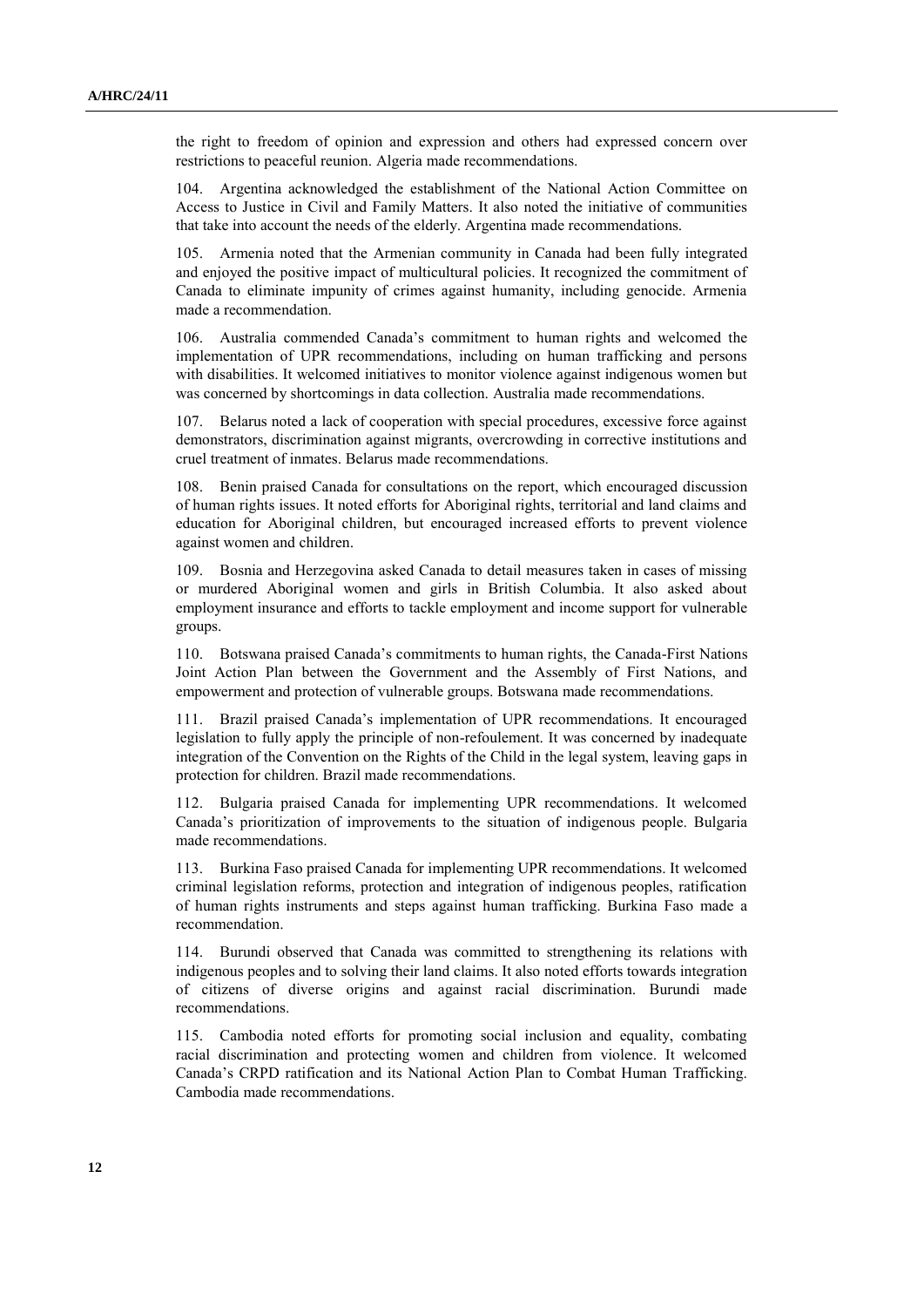116. Cape Verde noted Canada's extensive institutional and procedural human rights network, including a tribunal dealing with claims by Aboriginal peoples. Cape Verde made recommendations.

117. Canada noted that First Nations enjoy universal and comprehensive health care, like all Canadians. Despite progress, Canada recognizes that there are still gaps in the health status of First Nations and Inuit. Canada's Government is committed to high-quality health services for Aboriginal communities, and offers First Nations and Inuit primary health care in more than 600 communities, including many complementary services, as well as support for health services capacity at the community level.

118. Food security is not a challenge for most Canadian families, but there are vulnerable families for whom it is, and Canada takes the issue very seriously. The Nutrition North Canada Program was noted as one example of programmes that enhance food security of Aboriginal communities.

119. Addressing suicide has been a priority for Aboriginal communities and Canada has worked in partnership with these communities to reduce it.

120. Canada's view is that irregular arrivals can present a legitimate security risk and referred to three safeguards that were in place: only the Minister of Public Safety can designate that an arrival is irregular; children under 16 are exempt from detention; and those who are determined to be refugees are released from detention on designation as a refugee.

121. Bias-free policing commitment and independent review commissions speak to the importance of the independent review process of Canada's policing system.

122. On sexual exploitation of children, Canada uses a collaborative, multifaceted approach, involving criminal law reforms, to address support to victims and prevention measures. Canada's Criminal Code provides comprehensive prohibitions, including against commercial sexual exploitation, all forms of child pornography, child trafficking and child sex tourism. Recent legislative changes strengthen these protections.

123. The head of the delegation thanked delegates for their participation, reiterating that Canada had sought to provide an honest assessment of progress since its first universal periodic review.

124. She noted that the Government of Canada has an enduring relationship with Aboriginal peoples, shaped over centuries, rooted in a complex history, and currently propelled forward by progressive partnerships and meaningful investments that target real results and empower Aboriginal people and their communities to generate positive and lasting change. It is in this spirit of renewing Crown-Aboriginal relationships that the Government has taken action over the last five years, prioritizing areas such as education and economic development that are critical to a young and rapidly growing Aboriginal population.

125. She underscored that Canada remained deeply committed to preventing and reducing all forms of violence against women and girls, working across jurisdictions to protect communities and ensure the safety of women and girls. Canada acknowledged the seriousness of the issue of missing and murdered Aboriginal women and was actively working to reduce violence and improve safety for Aboriginal women and girls in Canada.

126. She emphasized that multiculturalism and diversity are core Canadian values. No society is free from discrimination but all levels of government in Canada, working in partnership with civil society including minority communities, are seized of fostering social inclusion for all Canadians.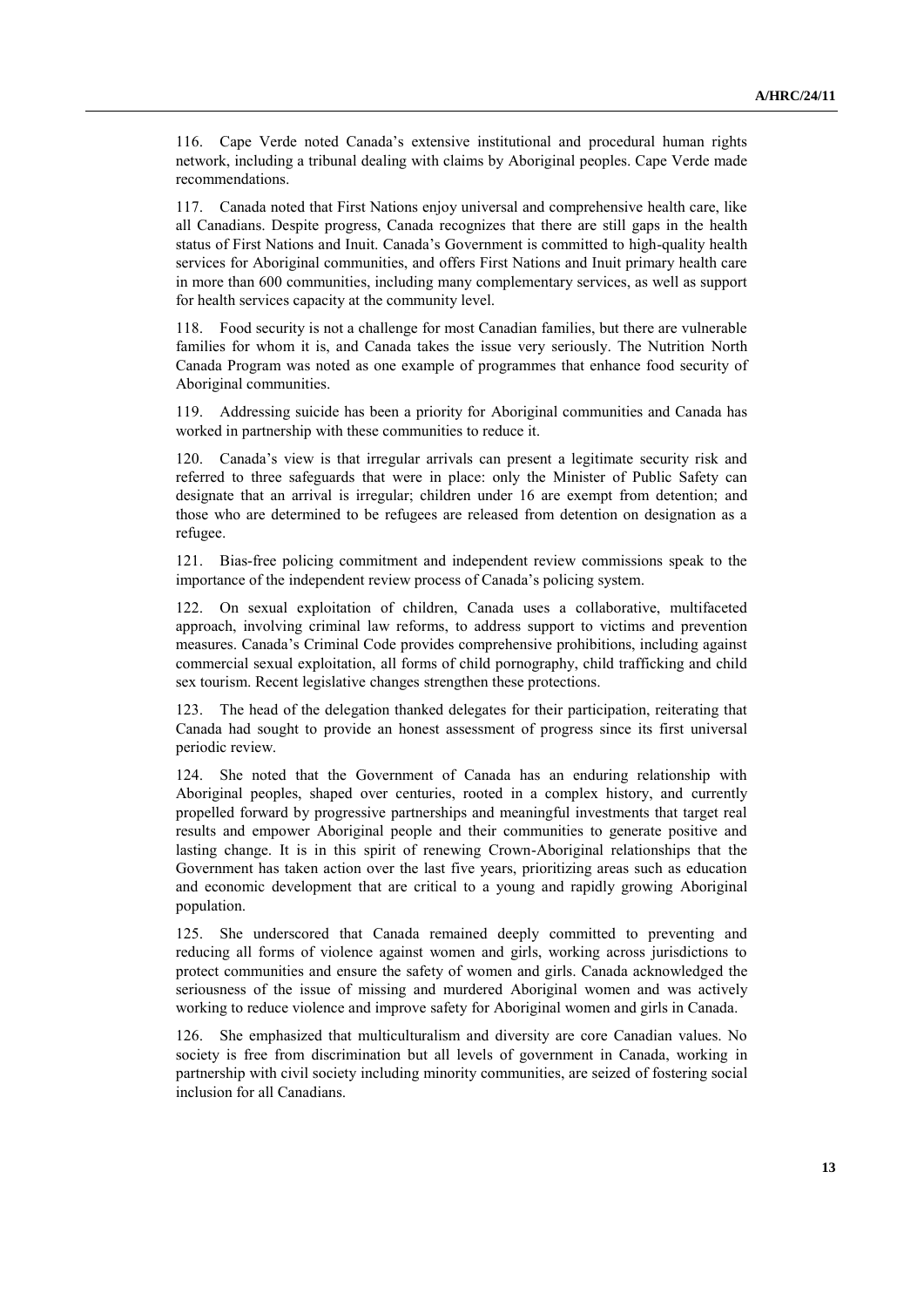127. She noted that Canada would carefully consider all recommendations, focusing on those based on an objective assessment of the human rights situation in Canada and that were specific, concrete, achievable and measurable.

### **II. Conclusions and/or recommendations**\*\*

128. **The recommendations formulated during the interactive dialogue and listed below will be examined by Canada which will provide responses in due time, but no later than the 24th session of the Human Rights Council in September 2013:**

128.1. **Ratify international human rights instruments to which Canada has not yet become party (Burkina Faso);**

128.2. **Sign (Australia)/Ratify (Argentina, Bulgaria, Estonia, Germany, Hungary, Netherlands, New Zealand, United Kingdom of Great Britain and Northern Ireland, France, Portugal, Tunisia)/Become a party (Montenegro)/Accede to the Optional Protocol to the Convention against Torture (OPCAT)/and establish its national protective mechanism accordingly (Czech Republic)/engage in a consultation process with all relevant actors, including civil society, concerning the establishment and structure of a national preventive mechanism (New Zealand)/thereby set a useful precedent for other States who may be considering ratification (United Kingdom of Great Britain and Northern Ireland)/Speed up internal discussions for the early signing and ratification of OPCAT and establish, accordingly, the national prevention mechanism (Uruguay);**

128.3. **Consider ratifying (Peru)/Accede (Honduras, Cape Verde)/Ratify the International Convention on the Protection of the Rights of All Migrant Workers and Members of Their Families (ICRMW) (Argentina Chile, Guatemala, Ecuador, Morocco, Sri Lanka, Sudan, Algeria, Indonesia)/to further promote and protect migrants, in particular undocumented and irregular migrants (Indonesia);**

128.4. **Consider ratifying (Argentina)/Ratify the International Convention for the Protection of All Persons from Enforced Disappearance (CPED) (Cuba, Japan, Spain, France, Tunisia)/Finish the training process for government and federal officials in order to launch as soon as possible the process of ratification of the CPED, and accept the competence of its monitoring body (Uruguay);**

128.5. **Ratify the Optional Protocol to the Convention on the Rights of Persons with Disabilities (OP-CRPD) (the former Yugoslav Republic of Macedonia, Argentina, France, Portugal, Spain);**

128.6. **Ratify the Optional Protocol to the International Covenant on Economic, Social and Cultural Rights (OP-ICESCR) (Costa Rica, France, Portugal, Spain);**

128.7. **Withdraw its reservations made to article 37 (c) of the Convention on the Rights of the Child (CRC) and to establish a federal Children's Ombudsman (Iran (Islamic Republic of));**

<sup>\*\*</sup> Conclusions and recommendations have not been edited.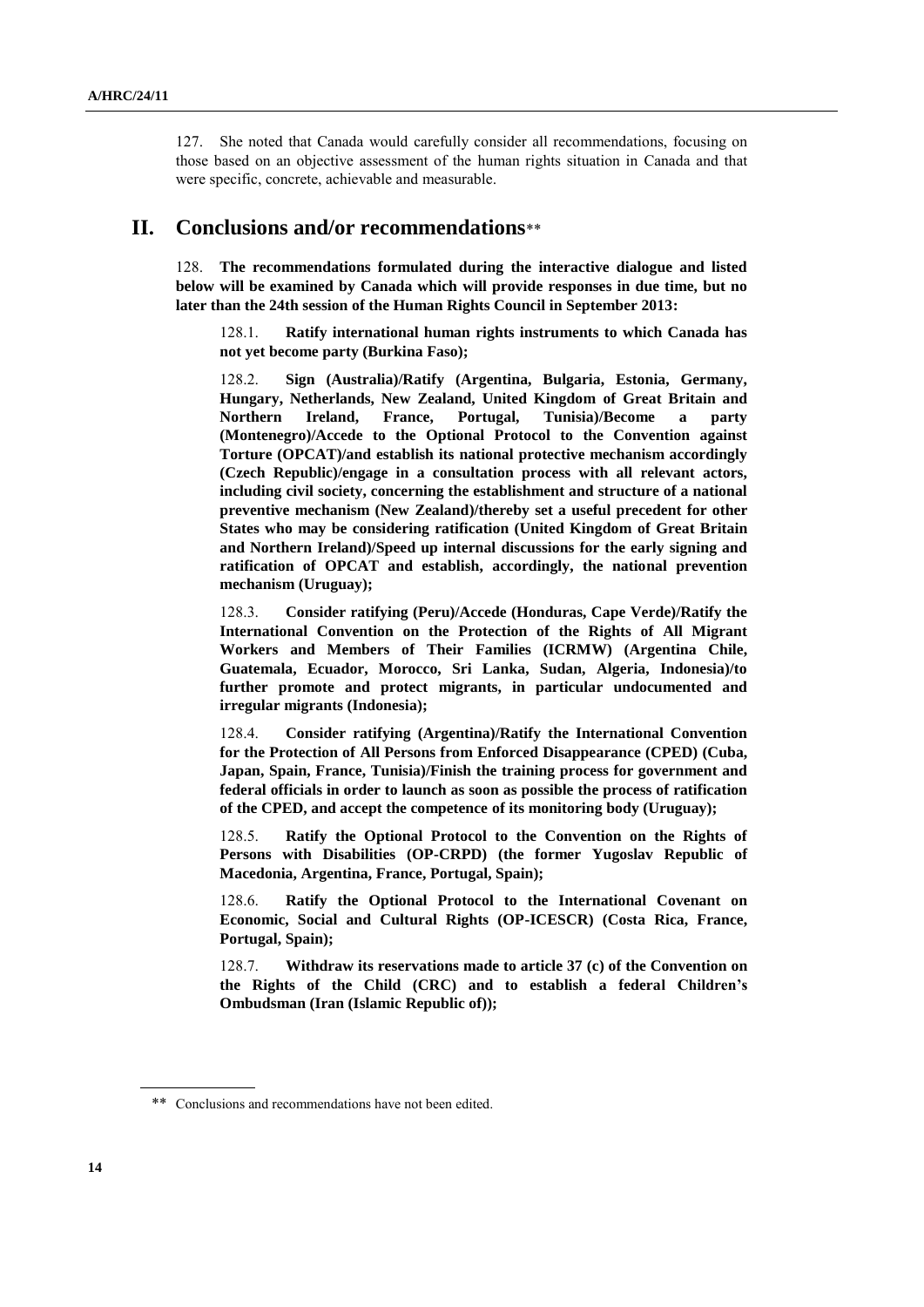128.8. **Ratify (Costa Rica)/Consider signing and ratifying (Slovakia)/Become party to the Optional Protocol to CRC on a communication procedures to further ensue the rights of children victims (Thailand);**

128.9. **Ratify the Rome Statute (France);**

128.10. **Ratify the Convention relating to the Status of Stateless Persons (Ecuador);**

128.11. **Ratify ILO Convention No. 138 concerning the minimum age for admission to employment (Bulgaria, Ecuador);**

128.12. **Consider the ratification of ILO Convention No. 169 (Ecuador, Nicaragua, Paraguay);**

128.13. **Ratify ILO Convention No. 189 (Ecuador);**

128.14. **Ratify (Brazil)/Consider ratifying (Mexico)/Give priority to the ratification/accession to the American Convention on Human Rights in order to adjust its legislation to the standards of the Inter-American system of promotion and protection of human rights (Uruguay)/including the possibility of making reservations or interpretative declarations to Article 4, as done by other countries in the region (Mexico);**

128.15. **Ratify the 1960 UNESCO Convention against Discrimination in Education (Iran (Islamic Republic of));**

128.16. **Establish a comprehensive legal framework in such a manner that the provisions of the CRC and its Optional Protocols will be fully incorporated (Iran (Islamic Republic of));**

128.17. **Incorporate in its legislation a specific offence criminalizing and punishing acts of racist violence (Burundi);**

128.18. **Introduce legislations to criminalize acts of violence on the basis of race and religion (Pakistan);**

128.19. **Adopt a legislation concerning xenophobia, incitement to hatred and hatred to blacks, and to criminalize racial violence (Sudan);**

128.20. **Define racial violence as an offence (Togo);**

128.21. **Remove disparities in the implementation of anti-racism legislation, policies, programmes and best practices; and ensure, without discrimination, the enjoyment of all people living under its jurisdiction of the rights set forth in ICERD by, inter alia, adopting new federal laws (Iran (Islamic Republic of));** 

128.22. **Ensure the full transposition into national law of the provisions of the CAT (France);**

128.23. **Revise its legislation and administrative practices to correct the amendment of birth certificates in which the name of the father is removed as a consequence of births out of wedlock (Uruguay);**

128.24. **Pursue the actions in favour of the elderly and persons with disabilities (Senegal);**

128.25. **Continue implementing measures to protect elderly workers (Romania);**

128.26. **Closely monitor the situation of other disadvantaged groups such as women migrant workers and women prisoners (Turkey);**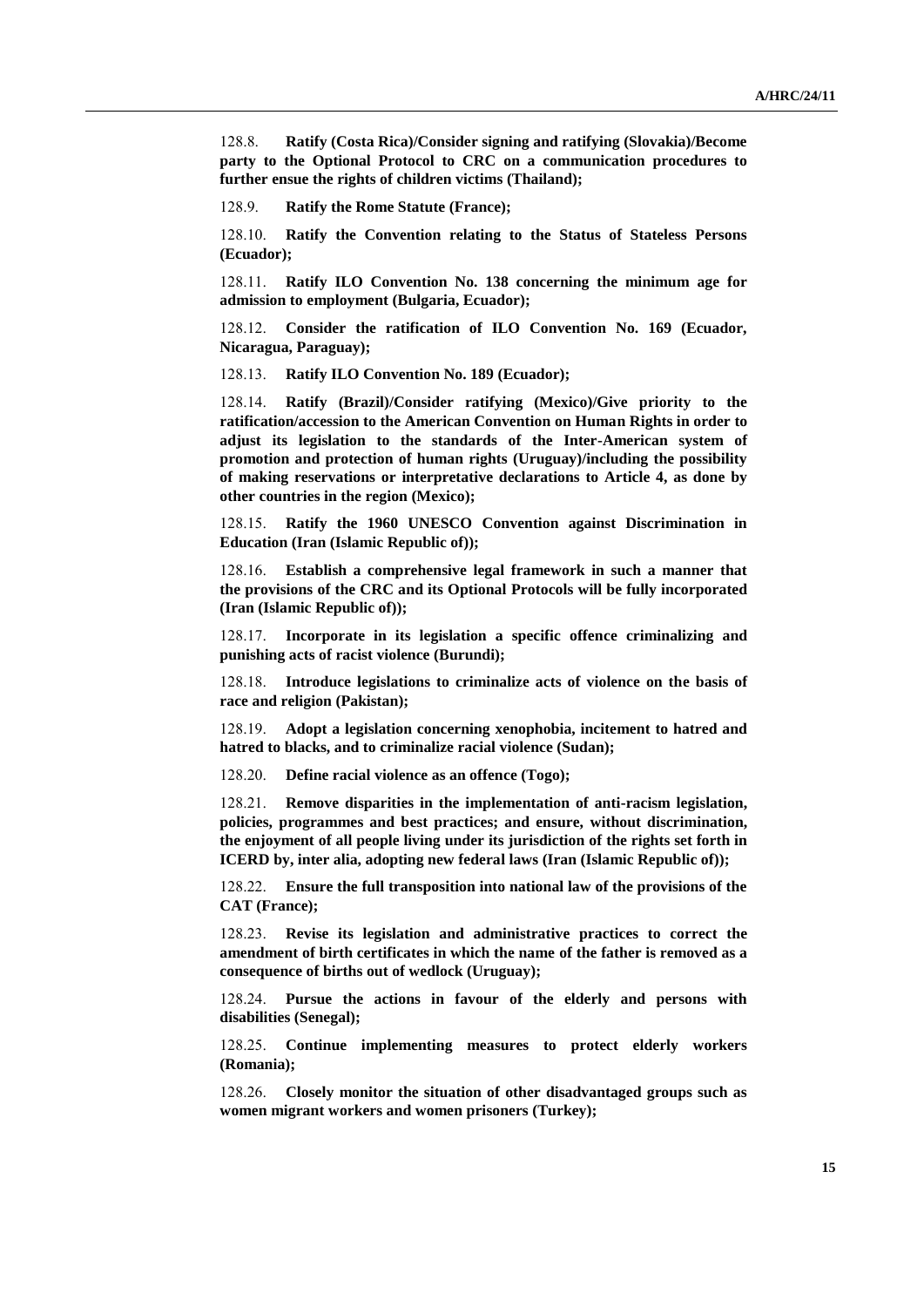128.27. **Adopt an action plan to implement the recommendations and voluntary commitments undertaken during its first Universal Periodic Review (Togo);**

128.28. **That relevant civil society groups are consulted in implementation of recommendations by treaty monitoring bodies and that their views are given due consideration (Ireland);**

128.29. **Analyse each of the United Nations treaty bodies recommendations in close cooperation with civil society to implement them or to report publicly on the reasons why it considers their implementation not appropriate (Portugal);**

128.30. **Continue to engage with civil society groups and demonstrate that challenges presented by relationships between its federal, provincial and territorial governments do not present unnecessary obstacle to ensuring implementation of its international human rights obligations (United Kingdom of Great Britain and Northern Ireland);**

128.31. **Adopt the national strategy for the overall implementation of the CRC and establish a mechanism for coordinated follow-up (Republic of Moldova);**

128.32. **Continue to cooperate fully with all United Nations human rights mechanisms (Portugal);**

128.33. **Resolve outstanding commitments with the human rights mechanisms and special procedures through the preparation of outstanding reports and the facilitation of requested visits of three Special Rapporteurs (Sierra Leone);**

128.34. **Engage in a constructive cooperation with United Nations special procedures (Slovakia);**

128.35. **Accept to adhere its human rights record to the examination of the human rights experts and the relevant bodies and other United Nations mechanisms on the same manner of all members of the United Nations and in accordance with the existing rules and regulations (Sudan);**

128.36. **Organize visits to Canada of the Special Rapporteur on the human rights of migrants, the Special Rapporteur on torture, the Special Rapporteur on extrajudicial executions, the Special Rapporteur on trafficking in persons, especially women and children and the Special Rapporteur on sale of children, child prostitution and child pornography (Belarus);**

128.37. **Renew its commitment in favour of a national strategy to fight against racism (Togo);**

128.38. **Continue its efforts to combat racial discrimination (Gabon);**

128.39. **Strengthen the coordination of federal and provincial mechanisms in order to remove disparities in the implementation of anti-racism legislation, policies, and programmes; and ensure the enjoyment on an equal footing within all provinces and territories of the rights set forth in the International Convention on the Elimination of All Forms of Racial Discrimination (ICERD), including by considering to adopt (Indonesia)/by adopting (Egypt) new federal laws (Indonesia, Egypt);**

128.40**. Strengthen efforts in the fight against racism, racial discrimination, xenophobia and related intolerance (Senegal);**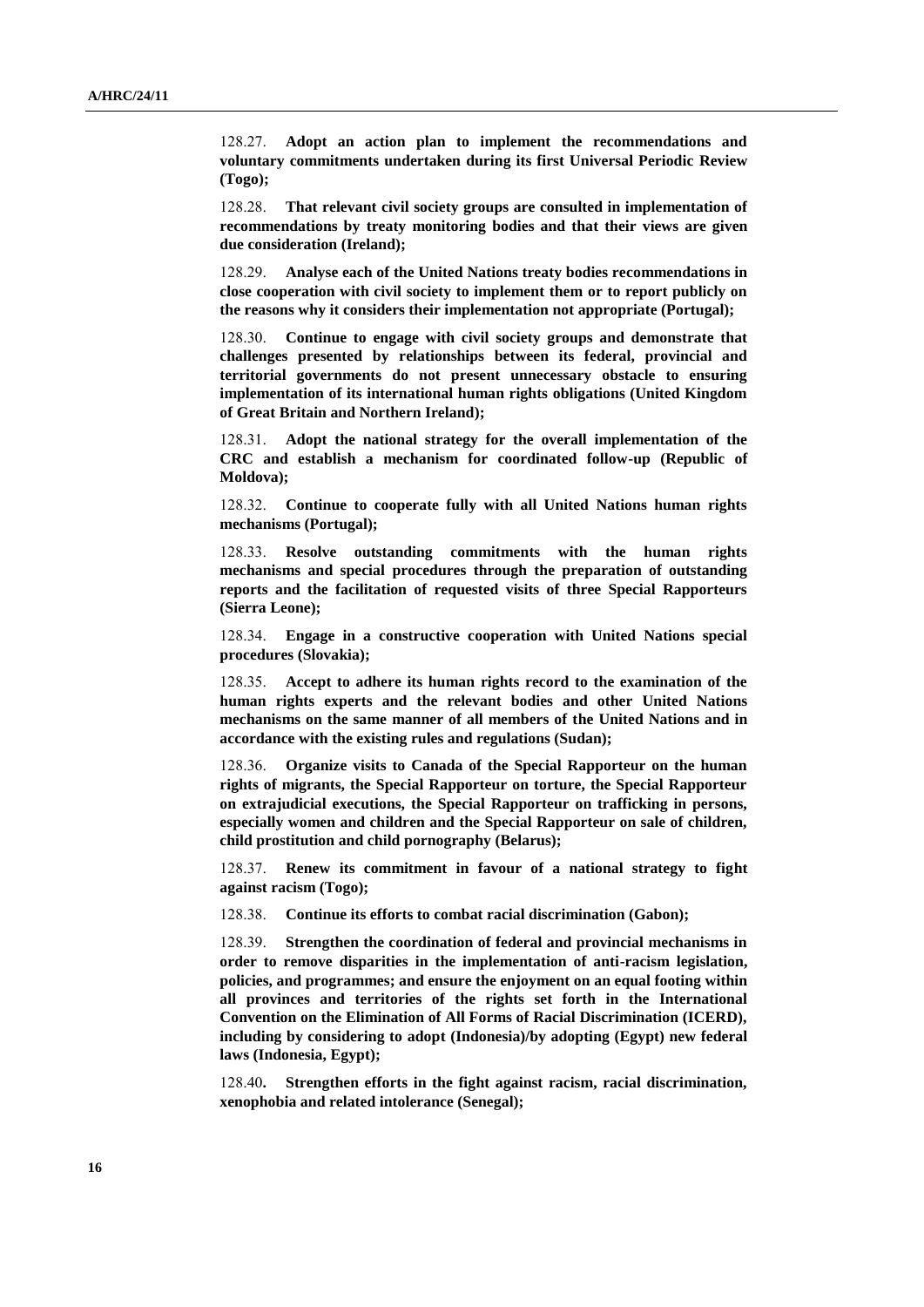128.41. **Make further efforts in the fight against all forms of discrimination and intolerance (Viet Nam);**

128.42. **Intensify its efforts to fight against all forms of racism, racial discrimination, xenophobia and related intolerance, including Islamophobia (Algeria);**

128.43. **Take measures to prohibit targeting, profiling and harassment of Muslims (Pakistan);**

128.44. **Encourage high level State officials and politicians to take a clear position against racist or xenophobic political speech (Tunisia)**

128.45. **Take the necessary measures aimed at removing the root causes of racial discrimination, xenophobia and overincarceration of Aboriginals, Afro-Canadians and ethnic minorities including women (Democratic People's Republic of Korea);**

128.46. **Step up its measures to combat racism, racial discrimination and xenophobia especially against the Muslim, indigenous and minority communities in the country (Malaysia);**

128.47. **Step up the implementation of the recommendations of the Committee against Torture, the Committee on the CRC and the Committee on the Elimination of Racial Discrimination and, in particular, continue its efforts against all forms of discrimination against minorities in education (Paraguay);**

128.48. **Intensify ongoing efforts in the fight against racism, particularly against racial violence (Djibouti);**

128.49. **Continue to eliminate racial discrimination, and put racial violence as criminal offence, with a view to protecting all the rights of minorities including newly arrived immigrants and better integrating into the society (China);**

128.50. **Intensify efforts made so far to identify and eradicate racism (Holy See);**

128.51. **Continue its work in combating religiously motivated crimes and acts of violence (Jordan);**

128.52. **Continue to strengthen measures to eliminate racial profiling, especially in law enforcement and racial discrimination in employment (Botswana);**

128.53. **Continue to address the problems relating to minority groups including Aboriginal peoples, Metis and African Canadians, as identified in the first cycle of the UPR (Sierra Leone);**

128.54. **Further facilitate access to justice by persons belonging to minority groups (Hungary);**

128.55. **Take the necessary measures to ensure that minorities have access to employment (Argentina);**

128.56. **Ensure further effective implementation of the recently established programmes/policies on the protection of the principles and the rights of minorities that requires an equal approach and respect for each minority's different characteristics (Cambodia);**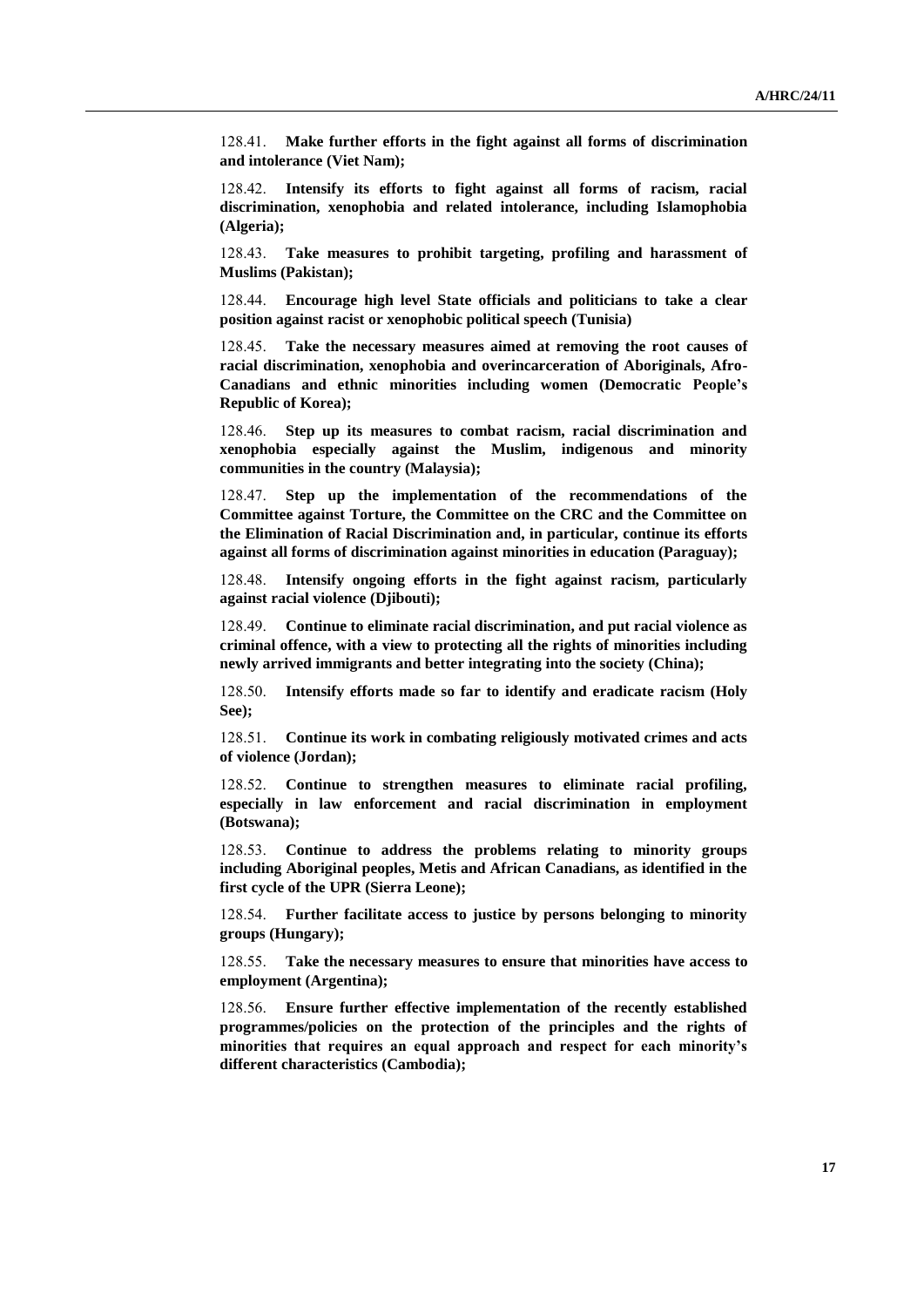128.57. **Adopt legislative and administrative measures to improve the living conditions of indigenous peoples, effectively combat and prevent violent action against indigenous women and girls through legal measures (China);**

128.58. **Take effective legal measures with a view to the adoption of a national plan of action so that the rights of indigenous peoples will be respected and all forms of violence against Aboriginal women and girls will be ended (Iran (Islamic Republic of));**

128.59. **Abolish all discriminatory implications of the Indian Act and grant women and men the same rights with regard to their aboriginal status (Germany);**

128.60. **Consider the adoption of a national plan of action in pursuance of the United Nations Declaration on the Rights of Indigenous Peoples (UNDRIP) and implement, inter alia, the recommendations of the CRC on the national system to protect Aboriginal children (Cape Verde);**

128.61. **Adopt, in consultation with indigenous peoples, a national action plan for the implementation of the UNDRIP (Mexico);**

128.62. **Adopt a comprehensive strategy on the situation of Aboriginal people at the federal level, to intensify the monitoring of the Nutrition North Canada Program, launched in 2011 and to develop a national plan of action (Bulgaria);**

128.63. **Enhance, through consultation mechanisms, the participation of indigenous peoples in the determination of public policies that affect them (Peru);**

128.64. **Ensure parity of funding and services between Aboriginal and non-Aboriginal communities (United States of America);**

128.65. **Continue to strengthen its relationship with indigenous peoples (Gabon);**

128.66. **Give full effect to the United Nations Declaration on the Rights of Indigenous Peoples (UNDRIP) (Togo);**

128.67. **Take all necessary measures, including the implementation of the UNDRIP, to ensure to its indigenous peoples the full enjoyment of all their human rights, including economic, social and cultural rights, so that their quality of life is similar to the rest of citizens (Cuba);**

128.68. **Implement the recommendation of CERD to realise the economic, social and cultural rights of aboriginal people (Turkey);**

128.69. **Adopt effective measures to implement political, economic, social and culture rights of aboriginal communities and minorities, as well as prevent discrimination against them (Uzbekistan);**

128.70. **Continue to ensure the human rights of the Aboriginal people, including by realizing their economic, social and cultural rights (Indonesia);** 

128.71. **Continue in its endeavours to consistently address the skills development and training needs of Aboriginal peoples to ensure access to sustained decent work (Trinidad and Tobago);**

128.72. **Step up its efforts in order to raise the level of employment and education of indigenous peoples and to react to the difficulties facing people living in isolated communities (Gabon);**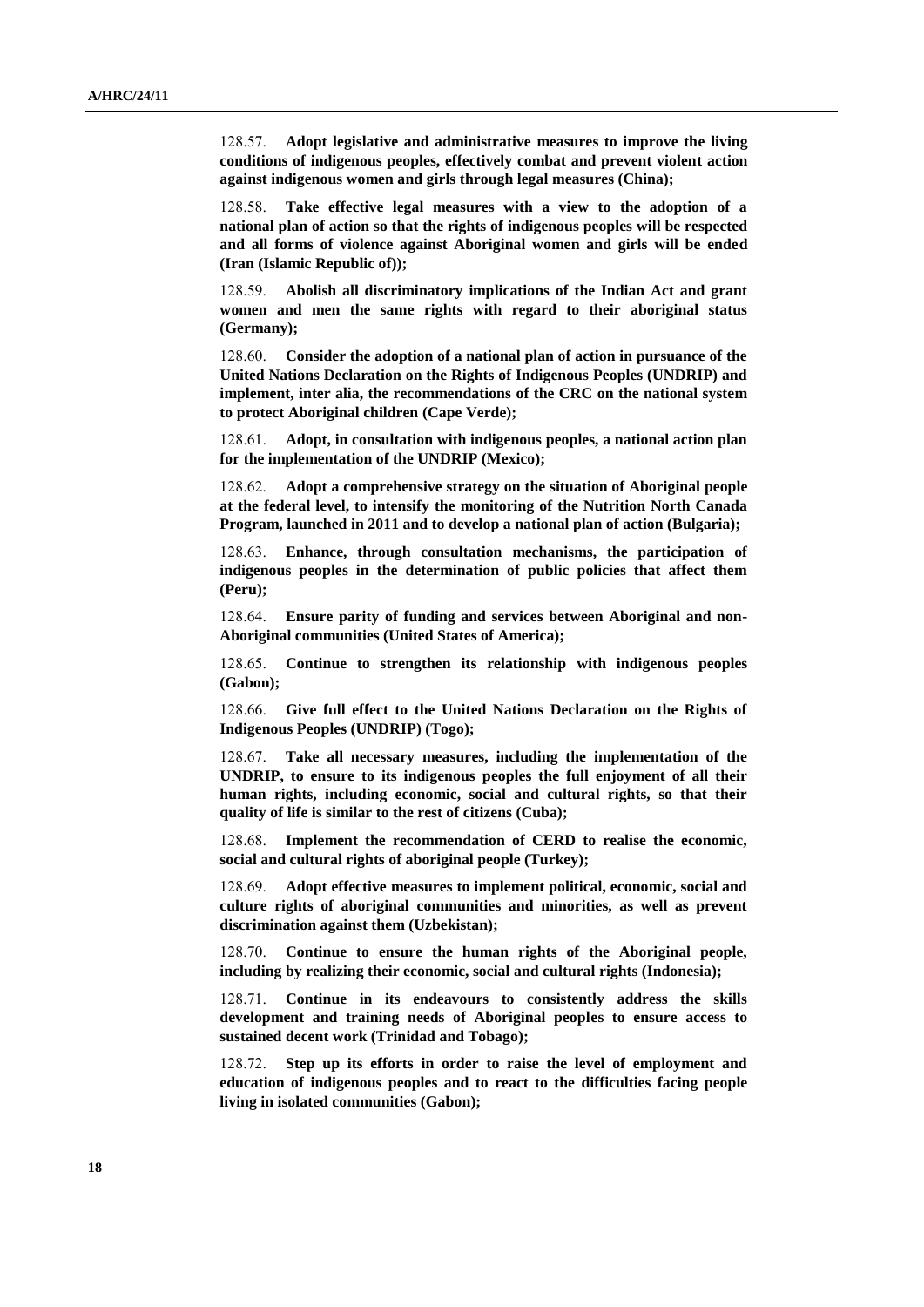128.73. **Continue its efforts to improve access to health services for indigenous peoples (Burundi);**

128.74. **Ensure the right to health, and an adequate standard of living for the First Nations, Metis and Inuit (Namibia);**

128.75. **Continue to promote the empowerment of Aboriginal peoples, primarily through the protection of their lands, their education and their health (Holy See);**<sup>1</sup>

128.76. **Continue its efforts to develop and implement sustainable solutions engaging relevant provincial government, as well as representatives of Aboriginals, on issues such as guaranteeing the property rights for Aboriginals and their participation on issues related to natural resources development (Republic of Korea);**

128.77. **Address the issues raised by the Special Rapporteur on the right to food concerning the deep and severe food insecurity faced by Aboriginal peoples across Canada living both on and off reserves, in remote and urban areas, especially for children (Namibia);**

128.78. **Take further measures to increase the political representation of indigenous peoples, and expand the dialogue with these communities so that they can better represent their perspectives in the decision-making process (Morocco);**

128.79. **Continue its work to advance equality for women and to promote their full participation in all fields (Jordan);**

128.80. **Ensure effective implementation of CEDAW at the federal, provincial and territorial levels with particular attention to Aboriginal women and girls (Turkey);**

128.81. **Continue its laudable efforts to fight all forms of violence against women and girls (Botswana);**

128.82. **Continue fighting violence against women and girls so as to incite the majority of states to follow suit (Côte d'Ivoire);**

128.83. **Continue its efforts to prevent and punish all forms of violence against women and girls, particularly indigenous women and girls (Peru);**

128.84. **Take all appropriate measures to address violence against indigenous women (Sweden);**

128.85. **Take effective measures to combat violence against Aboriginal girls and women (Cape Verde);**

128.86. **Put an end to all forms of violence against Aboriginal women and girls (Honduras);**

128.87. **All necessary measures be taken to address all forms of violence against Aboriginal women and girls (India);**

128.88. **Expand services and support to prevent violence and discrimination against Aboriginal women and girls (United States of America);**

<sup>&</sup>lt;sup>1</sup> The recommendation as read during the interactive dialogue: 'Continue to promote the emancipation of Aboriginal peoples, primarily through the protection of their lands, their education and their health (Holy See)'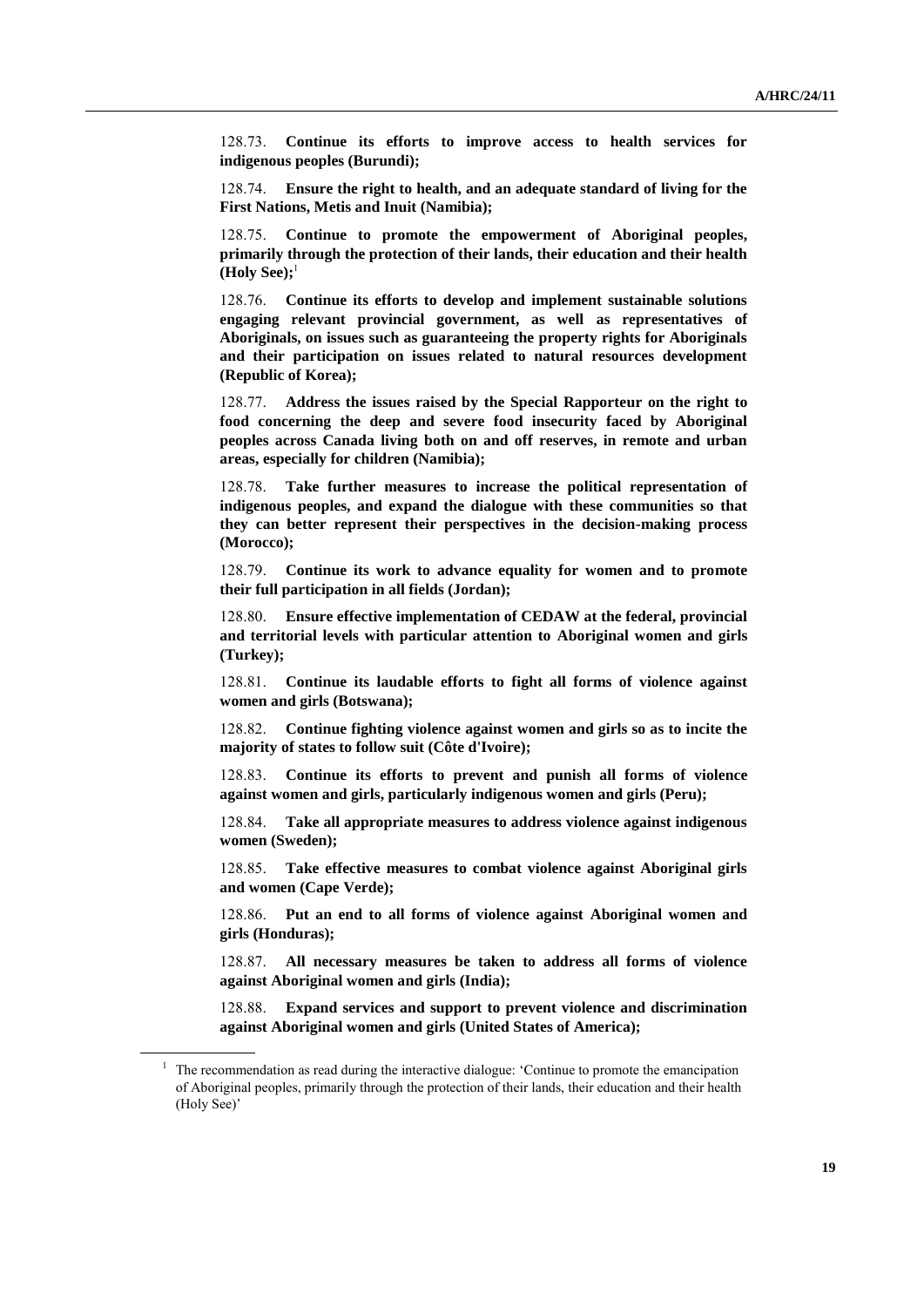128.89. **Take further steps to prevent and protect Aboriginal women and children from all forms of violence (Estonia);**

128.90. **Regarding combating all forms of violence against Aboriginal women and girls, support effective participation of Aboriginal peoples, especially women and their organizations, in the development, implementation and evaluation of measures taken (Finland);**

128.91. **Continue with the measures for the promotion of women's rights, primarily by preventing and combating violence against women, particularly those belonging to indigenous peoples (France);**

128.92. **Strengthen measures to eradicate violence against women and children, especially those belonging to indigenous peoples and diverse ethnic groups (Ecuador);**

128.93. **Develop strategies to address the causes and consequences of violence against Aboriginal women and girls (Togo);**

128.94. **Work proactively with partners to address the violence against Aboriginal women and its root causes (United Kingdom);**

128.95. **Put an end to all forms of violence against women and girls belonging to Aboriginal communities (Uzbekistan);**

128.96. **Develop a national plan of action to end violence against indigenous women and take the necessary measures to ensure that national protection laws against domestic violence are enforced at all levels in a consistent and effective manner (Switzerland);**

128.97. **Develop and implement a national plan of action to address violence afflicting indigenous women and girls, providing for an adequate reaction of authorities and a resolution to the root causes of the violence (Slovakia);**

128.98. **Devise a national action plan to address the structural roots of violence, raise awareness, and ensure effective access to justice, redress and protection for indigenous women (Slovenia);**

128.99. **Develop a comprehensive national strategy for addressing violence against Aboriginal women in a timely manner and in collaboration with relevant stakeholders such as Aboriginal women's organizations (New Zealand);**

128.100. **In collaboration with indigenous representatives, implement concrete measures, so that a comprehensive and coordinated national action plan can be under way by 2015, as recommended by the United Nations Secretary-General's campaign to end violence against women (Norway);**

128.101. **Carry out, with the Special Procedures of the Council, an independent investigation of cases of disappearances and murders of Aboriginal women and girls (Belarus);**

128.102. **Ensure access to justice; investigating an alarming pattern of violence afflicting indigenous women throughout the country and allegations of an inadequate response by authorities, as well as addressing the root causes of violence against indigenous women in order to end all forms of violence against Aboriginal women and girls (Indonesia);**

128.103. **Continue its support and assistance to the provincial and territorial governments in improving the response of law enforcement and justice system**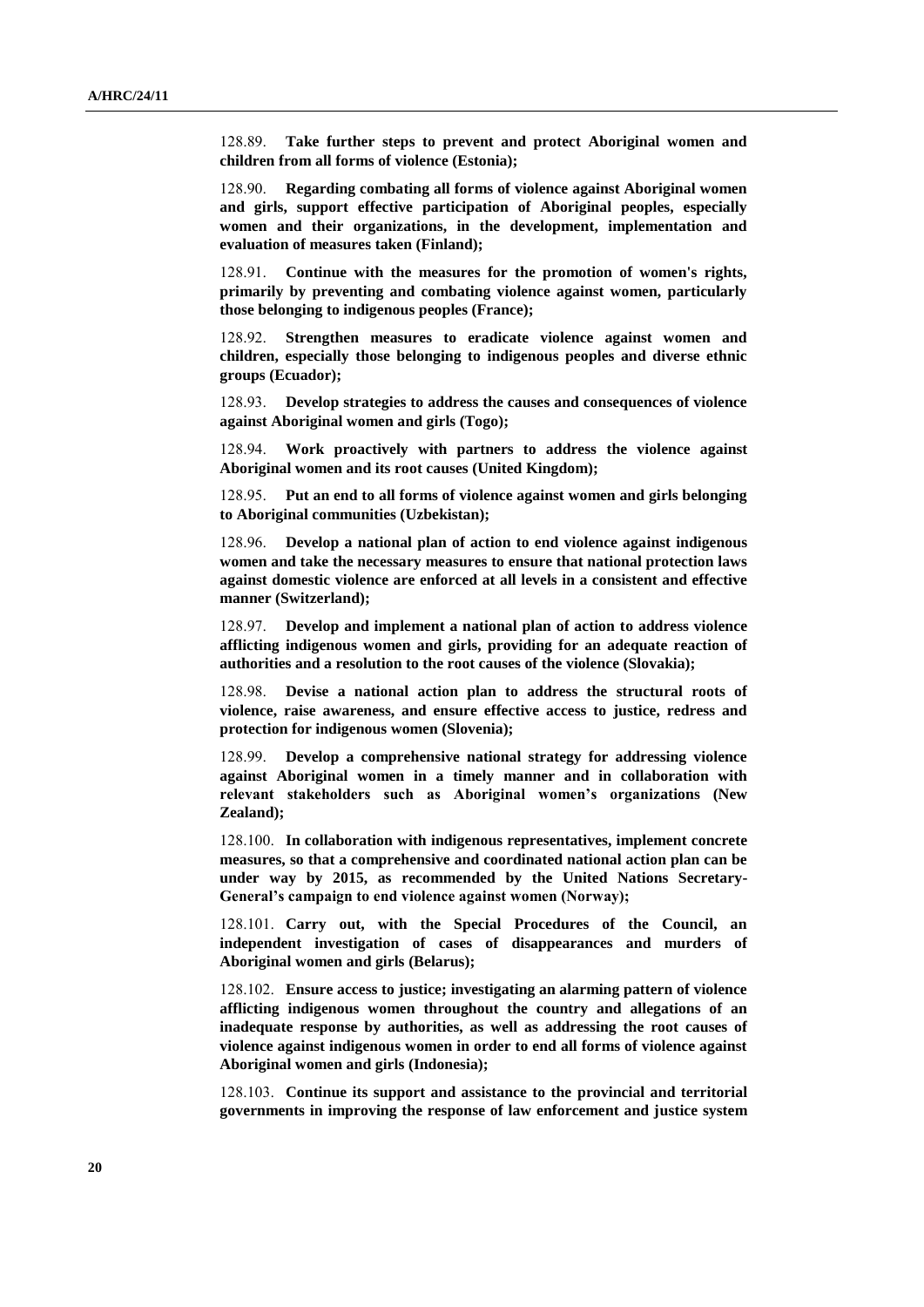**to cases of violence against women and children in Aboriginal communities (Montenegro);**

128.104. **Develop a comprehensive national action plan for addressing violence against indigenous women, and, also, give due consideration to an independent national enquiry into missing indigenous women (Ireland);**

128.105. **Implement measures to ensure that the Aboriginality of victims of gender-based violence is accurately recorded (Australia);**

128.106. **Continue to effectively address domestic violence, ensuring to victims operational access to means of protection and reinforcing prosecution of perpetrators (Cyprus);**

128.107. **Continue effectively implementing its action plan to combat human trafficking and further promote gender equality in the country with an increase in funding for the protection and promotion of women's rights (Cambodia);**

128.108. **Continue placing special emphasis on the victim-oriented approach to address the challenges of human trafficking in the country (Thailand);**

128.109. **Intensify efforts made so far to identify and eradicate trafficking in children and women for the sex trade (Holy See);**

128.110. **Establish mechanisms and procedures for the protection of rights of child victims of human trafficking (Uzbekistan);**

128.111. **Develop mechanisms and procedures to better protect the rights of children victims of trafficking, and provide training for police and prosecutors in this regard (Republic of Moldova);**

128.112. **Take strong measures in addressing the concern raised by the Committee on the CRC on the lack of prevention of child sexual exploitation (Malaysia);**

128.113. **Adopt comprehensive measures to combat paedophilia and the growth of child prostitution (Belarus);**

128.114. **Introduce a national minimum age of 16 for employment and adopt measures to ensure protection for children under the age of 18 from hazardous and unsafe working environments (Uzbekistan);**

128.115. **Consider the recommendation of the Committee on Rights of the Child (Committee on the CRC) to raise the minimum age of voluntary military recruitment (Chile);**

128.116. **Consider the possibility of raising the minimum age for voluntary recruitment to 18 years and, in the meantime, give priority to older candidates in the process of volunteer recruitment (Uruguay);**

128.117. **Urge Canada to amend its legislation on child prostitution in order to protect a child from prosecution or punishment for prostitution (Iceland);**

128.118. **Explicitly criminalize corporal punishment of children (Iceland);**

128.119. **Enhance its system for the protection of children by consideration of the establishment of a national Ombudsperson for Children (Trinidad and Tobago);**

128.120. **Strengthen children's protection by establishing a federal Children's Ombudsman or Commission, address disparities in access to services by all children, establish mechanisms to protect child victims of trafficking and**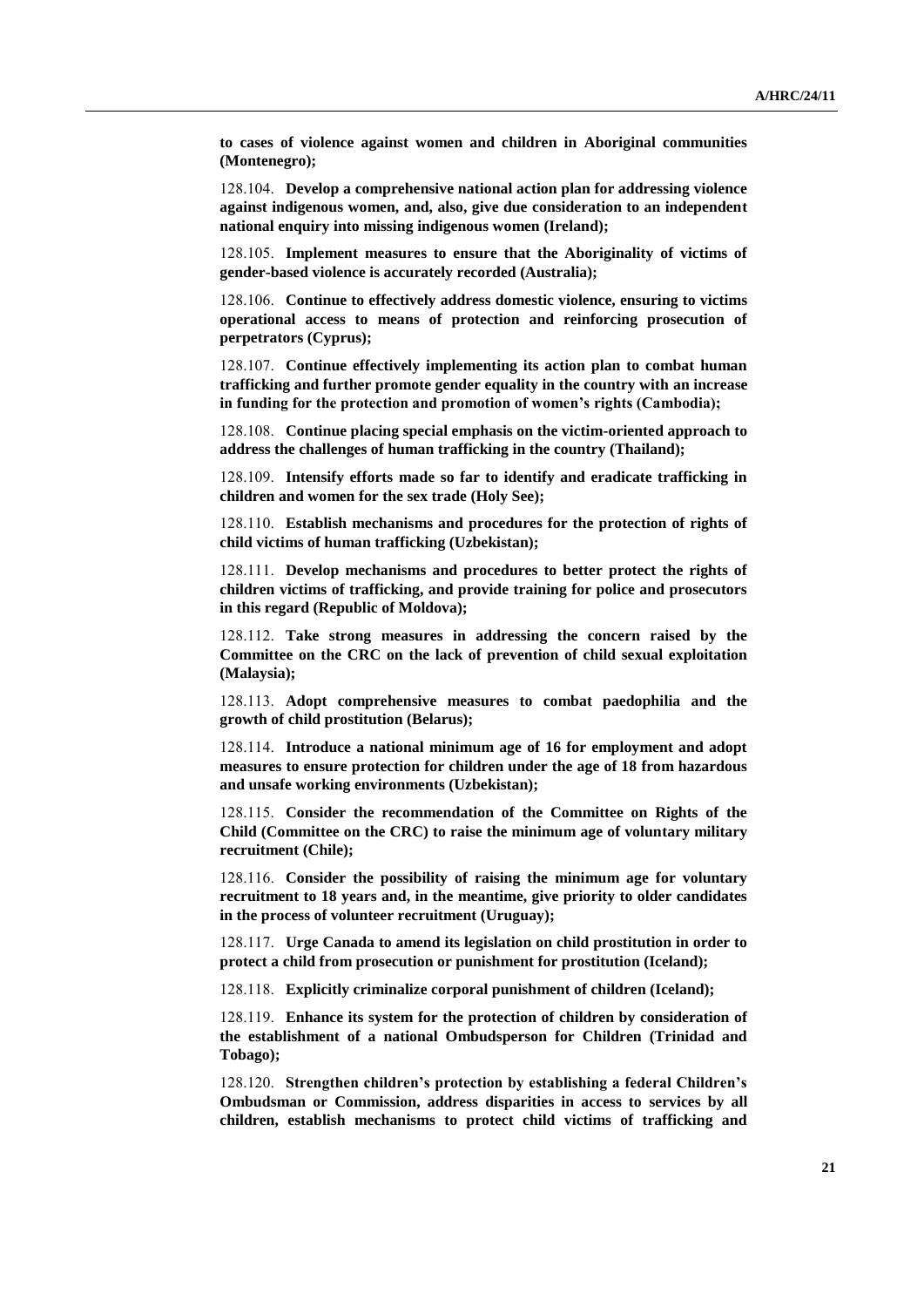**prevent child sexual exploitation by ensuring criminalization of relevant offences (India);**

128.121. **Change its policy in order for the commutation of death sentences to be effectively claimed for all Canadian citizens sentenced to the death penalty abroad (Netherlands);**

128.122. **Strengthen its cooperation on issues of extradition and guarantee the cooperation and responsiveness of financial institutions with regard to requests for recovering assets of illicit origin (Tunisia);**

128.123. **Recognize in the national legislation access to water and sanitation as a human right, and develop a national plan to guarantee it, in consultation with indigenous peoples and the society in general, in order to reduce the gap in access to this right between indigenous peoples and the rest of society (Ecuador);**

128.124. **Develop a national strategy to combat poverty (Russian Federation)/Develop a national strategy aimed at eliminating poverty and homelessness (Cuba)/Develop plans or strategies to address homelessness and poverty (Egypt)/Develop comprehensive national strategies to address homelessness and poverty (Sri Lanka);**

128.125. **Having in mind the growing number of cases of people who have resorted to food banks, elaborate a national plan on food security with a view to the realization of the universal human right to food (Brazil);**

128.126. **Further enhance its efforts in social protection and security for people living in poverty, such as considering formulating the necessary poverty alleviation and homelessness strategies (Malaysia);**

128.127. **Reinforce policies and programmes developed to address poverty, homelessness, food insecurity as well as access to quality health-care services and education, with special focus on the most disadvantaged groups, such as Aboriginal peoples (Slovakia);**

128.128. **Address disparities in access to social services by all, especially children, and continue the dialogue that will significantly advance on this matter (Côte d'Ivoire);**

128.129. **Take steps to ensure that all Canadian children have equal access to government services, such as health, education and welfare, and address the disparities in access to these services for indigenous children in particular, as recommended by the Committee on the CRC (Norway);**

128.130. **Recognize the right to safe drinking water and sanitation (Germany);**

128.131. **Recognize the human right to water and sanitation (Spain);**

128.132. **Strengthen the guarantees for access to drinking water and sanitation for the entire population, especially for indigenous populations and the most remote areas (Spain);**

128.133. **Take steps, including legislation and sufficient funding, to ensure that all Canadians have full and equal access to clean water and sanitation, in line with the United Nations resolution passed in 2012, recognizing the human right to water and sanitation (Norway);**

128.134. **Ensure the access to education for all children, including those belonging to indigenous peoples (France);**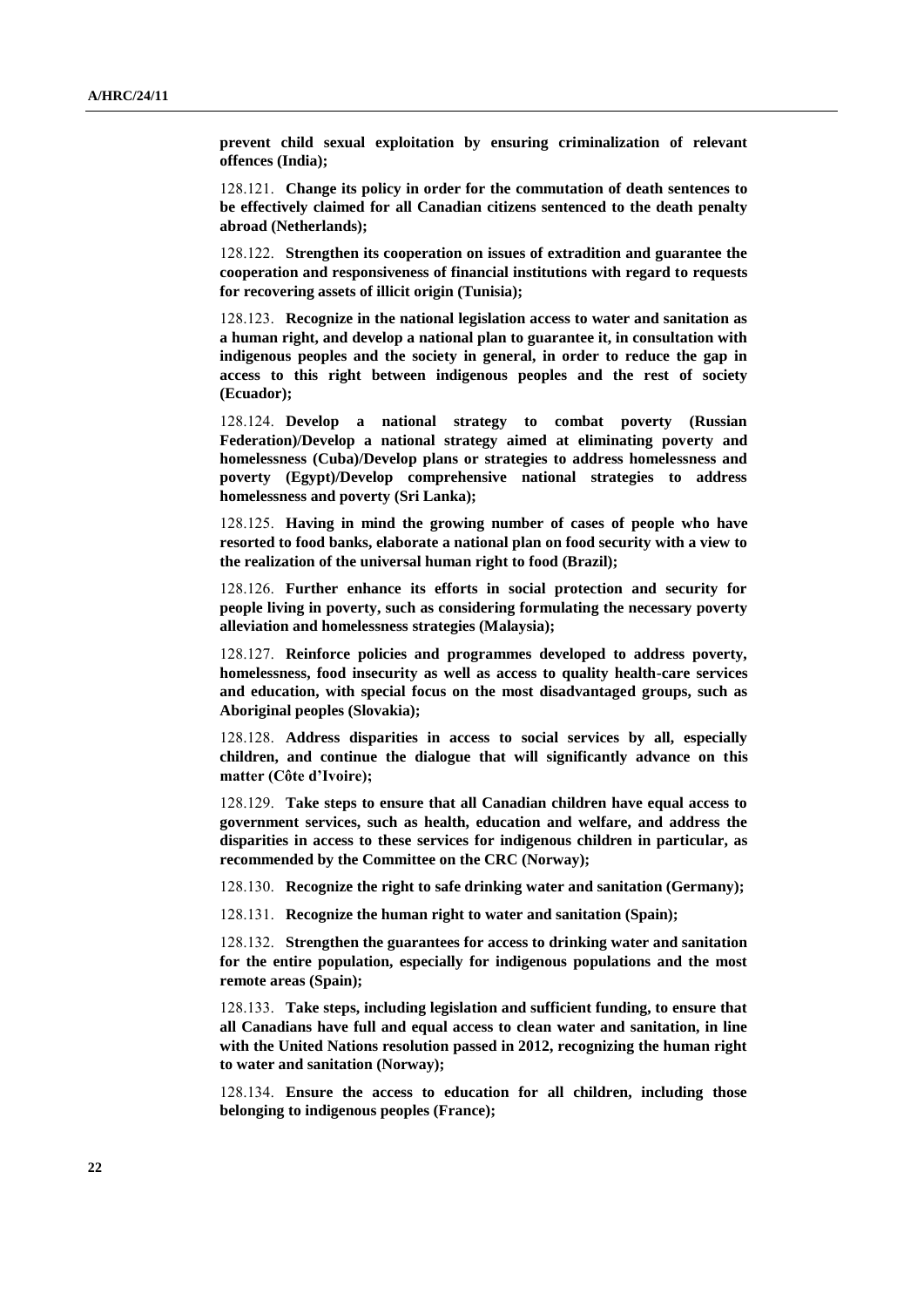128.135. **Take measures to integrate minority children in the school system with a view to preventing segregation and discrimination (Sri Lanka);**

128.136. **Take further effective measures to ensure access to education for all Aboriginal girls and women as an essential part of the full realization of their human rights (Finland);**

128.137. **Make every effort to ensure that the graduation rate from the First Nations' students reaches the level of other Canadian students (Chad);**

128.138. **Continue to strengthen and promote human rights education, including through joint educational programmes with national minorities (Armenia);**

128.139. **Continue to implement concrete measures to facilitate and favour access to education and employment for indigenous peoples (Burundi);**

128.140. **Redouble its efforts to promote access to higher education on conditions of equality and to reduce financial barriers that prevent access to that level of education (Peru);**

128.141. **Continue taking measures to protect the rights of persons with disabilities (Romania);**

128.142. **Continue efforts to improve the rights of persons with disabilities (Djibouti);**

128.143. **Encourage the inclusion of boys and girls with disabilities in the general education system (Spain);**

128.144. **Ensure that children with disabilities have access to inclusive education (Egypt);**

128.145. **Implement and enforce national uniform standards of access to buildings, information, and communications for persons with disabilities (United States of America);**

128.146. **Revise the legal provisions on mandatory detention of migrants and asylum seekers included in the category of irregular entries, in accordance with the recommendation of the Committee on the Elimination of Racial Discrimination (Committee on CERD) (Mexico);**

128.147. **Ensure the protection of refugees, migrants and members of their families in full compliance with international standards (Belarus);**

128.148. **Take the necessary measures to prevent cruel and discriminatory treatment against asylum seekers, migrants and refugees, especially if these are minors, and ensure compliance with the principle of non-refoulement of the Convention relating to the Status of Refugees (Ecuador);**

128.149. **Take appropriate measures to address problems faced by immigrant skilled workers in relation to gaining employment on par with their education, experience and skills (Sri Lanka);**

128.150. **Take steps to reduce the employment gap among immigrants through provision of employment opportunities (Pakistan);**

128.151. **Continue efforts towards the establishment and implementation of an effective regulatory framework for holding companies registered in Canada accountable for the human rights impact of their operations (Egypt);**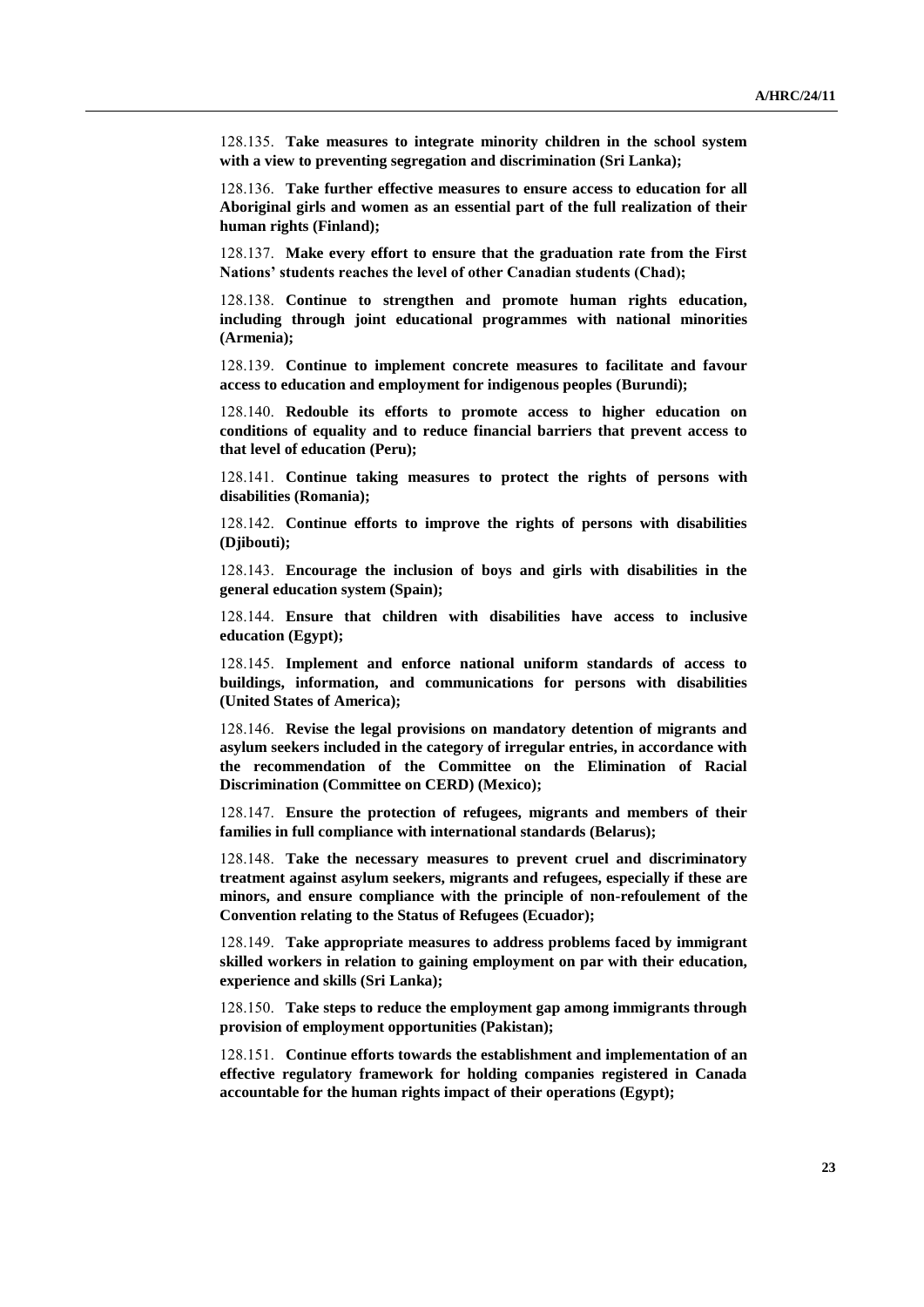128.152. **Take steps to increase its Official Development Assistance to developing countries which now stands at 0.3 per cent of GDP (Sierra Leone);**

128.153. **Ensure that its counter-terrorism efforts are in compliance with international human rights obligations (Pakistan);**

128.154. **Continue its efforts to bring its system of security certificates into compliance with international human rights standards (Switzerland);**

128.155. **Keep on reflecting on whether to further revise the legal framework regarding the stun guns, with a view of limiting their use to situations involving an imminent threat of death or serious injury (Italy);**

128.156. **Put an end to the disproportionate use of force by the police against all citizens, in particular, Afro-Canadians (Democratic People's Republic of Korea);**

128.157. **Take measures to address concerns of reports that certain communities feel targeted, profiled and harassed by Canada's national security legislation and build confidence among such communities (India);**

128.158. **Investigate allegations of ill-treatment and excessive use of force by the police and prosecute perpetrators (Uzbekistan);**

128.159. **Investigate thoroughly all cases of the detention of persons who have entered Canada, including Russian citizens, on non-security grounds and also information about cruel treatment vis-à-vis these people; pressure being used against them and demands that they provide personal information and the unjustified searches that have been carried out as well (Russian Federation);**

128.160. **Carry out an investigation into the possible involvement by officials of the Calgary prison in the brutal beating of August 2012 in the pre-trial detention facility cell of the Russian student, Telyakov by family name, arrested on trumped up charges, which were subsequently withdrawn (Russian Federation);**

128.161. **Put an end to the violations of the right to peaceful assembly and freedom of expression, torture and other ill-treatment (Democratic People's Republic of Korea);**

128.162. **Reconsider its policy of using administrative detention and immigration legislation to detain and remove non-citizens on the ground of national security (Egypt).**

129. **All conclusions and/or recommendations contained in the present report reflect the position of the submitting State(s) and/or the State under review. They should not be construed as endorsed by the Working Group as a whole.**